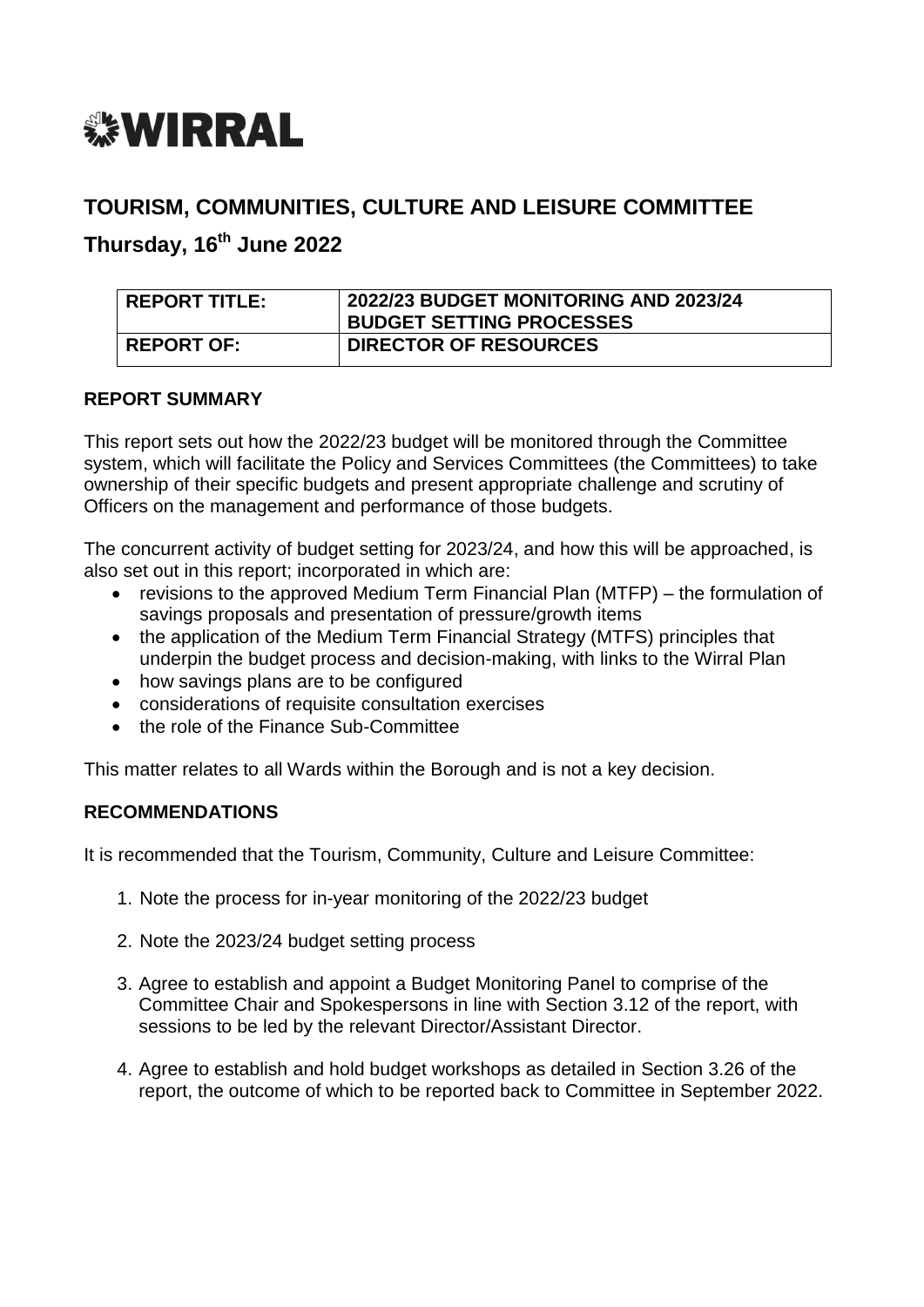#### **SUPPORTING INFORMATION**

#### **1.0 REASONS FOR RECOMMENDATIONS**

- 1.1 The 2022/23 Council budget was agreed at Full Council on 28 February 2022. This budget was made up of savings proposals, pressures/growth items and funding that were based on actual known figures or best estimates available at the time. At any point during the year, these estimated figures could change and need to be monitored closely to ensure, if adverse, mitigating actions can be taken immediately to ensure a balanced budget can be reported to the end of the year.
- 1.2 The Council has a legal responsibility to set an annual balanced budget, which sets out how financial resources are to be allocated and utilised. In order to successfully do so, engagement with members, staff and residents is undertaken. The recommendations in this report inform that approach. In addition, the proposed budget setting process and timeline is detailed in this report, which will facilitate a robust approach in order to meet organisational requirements.
- 1.3 Failure to set a lawful budget in time may lead to a loss of revenue, significant additional administrative costs, as well as reputational damage. Failure to set a legal budget may lead to intervention from the Secretary of State under section 15 the Local Government Act 1999.
- 1.4 Managing and setting a budget will require difficult decisions to ensure that a balanced position can be presented. Regular Member engagement, which this report forms part of, is considered essential in delivering effective governance and financial oversight.

#### **2.0 OTHER OPTIONS CONSIDERED**

- 4.1 The proposals set out in this report are presented to allow for efficient and effective budget monitoring activity that can be conducted in a timely manner. Similarly, the approach to budget setting is considered to allow the maximum time for presentation, scrutiny and consultation on budget proposals, within an agreed framework. As such, it is considered that to meet the business needs and address the challenges that the Council faces that no alternative options are viable or appropriate at this time.
- 4.2 Not engaging with the Committee at this time, on the matters set out, was an option that was available, however it is considered that involvement of Committees as soon as practical after the agreement of the 2022/23 budget will best assist in delivering the benefits detailed in paragraph 2.1, whilst minimising the risk of an unbalanced budget being presented.
- 4.3 In the event of the Section 151 Officer determining that a balanced financial position could not be presented, the Section 151 Officer would be required to issue a section 114 notice and report this to all Members of Full Council. The outcome of which could result in intervention by the Government.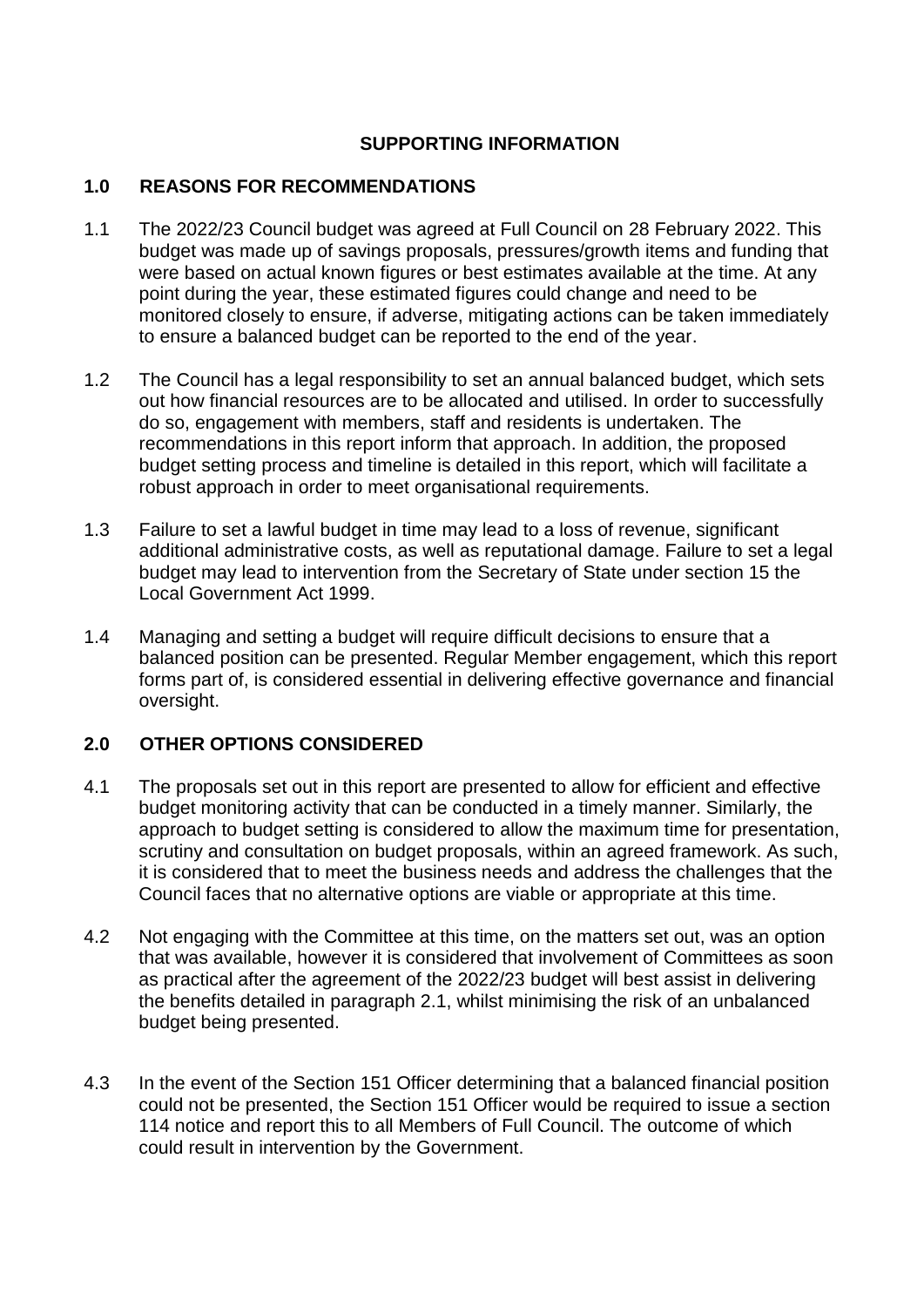#### **3.0 BACKGROUND INFORMATION**

#### **Budget Monitoring Process**

- 3.1 On 28 February 2022 Full Council approved the 2022/23 budget, which included significant budget savings/efficiencies (details provided at Appendix B) in order to present a balanced position for the year.
- 3.2 The calculation of the 2022/23 budget was prepared using known figures or best estimates available at the time. At any point during the year, internal or external factors may influence a change in these estimates which could either have a favourable or adverse impact on the ability to deliver a balanced position at financial year-end.
- 3.3 In order to ensure that a balanced position can be achieved, it is imperative that a robust process for monitoring and managing the budget is in place.
- 3.4 An internal officer governance process is in place, in line with past activity, to scrutinise and challenge budget performance in advance of financial forecasts being presented to the Committees. This process includes:
	- Budget holders routinely reviewing budget reports and transactions for accuracy and completeness
	- Regular meetings between budget holders and finance business partners (FBP) to review income and expenditure positions to date and to determine future commitments in order to present reliable forecasts
	- Directorate Management Team (DMT) review of the outcomes of the budget holder/FBP meetings
	- Scrutiny and challenge by DMTs as to the robustness of the figures and forecast presented in the context of Directorate-wide activity
	- DMT agreement on appropriate remedial action where necessary
	- Corporate Management Team review and challenge of the forecast position via the Operational Performance Group (OPG)
	- Referral and/or escalation to Investment and Change Board for organisational oversight in conjunction with other corporate initiatives (Strategic Leadership and Corporate Management Team members)
	- Progress on savings items monitored through ICB
	- Referral to quarterly Strategic Leadership Team performance meeting for Senior Officer scrutiny and agreement
	- Presentation to Committees
- 3.5 For the first meetings in the new municipal year, the Committees will receive confirmation of their budget position, detailed by function, to facilitate an understanding of income and expenditure monitoring against activity (see Appendix D).
- 3.6 The Committees will be responsible for ensuring that the budget is utilised effectively and responsibly and remains within the relevant budget envelope, identifying savings where appropriate to mitigate any adverse positions that may transpire in-year. Once the Annual Budget and related policy framework is approved it becomes the Council's decision and is effective immediately in respect of the relevant financial year in scope. The Council's Constitution provides that Policy and Service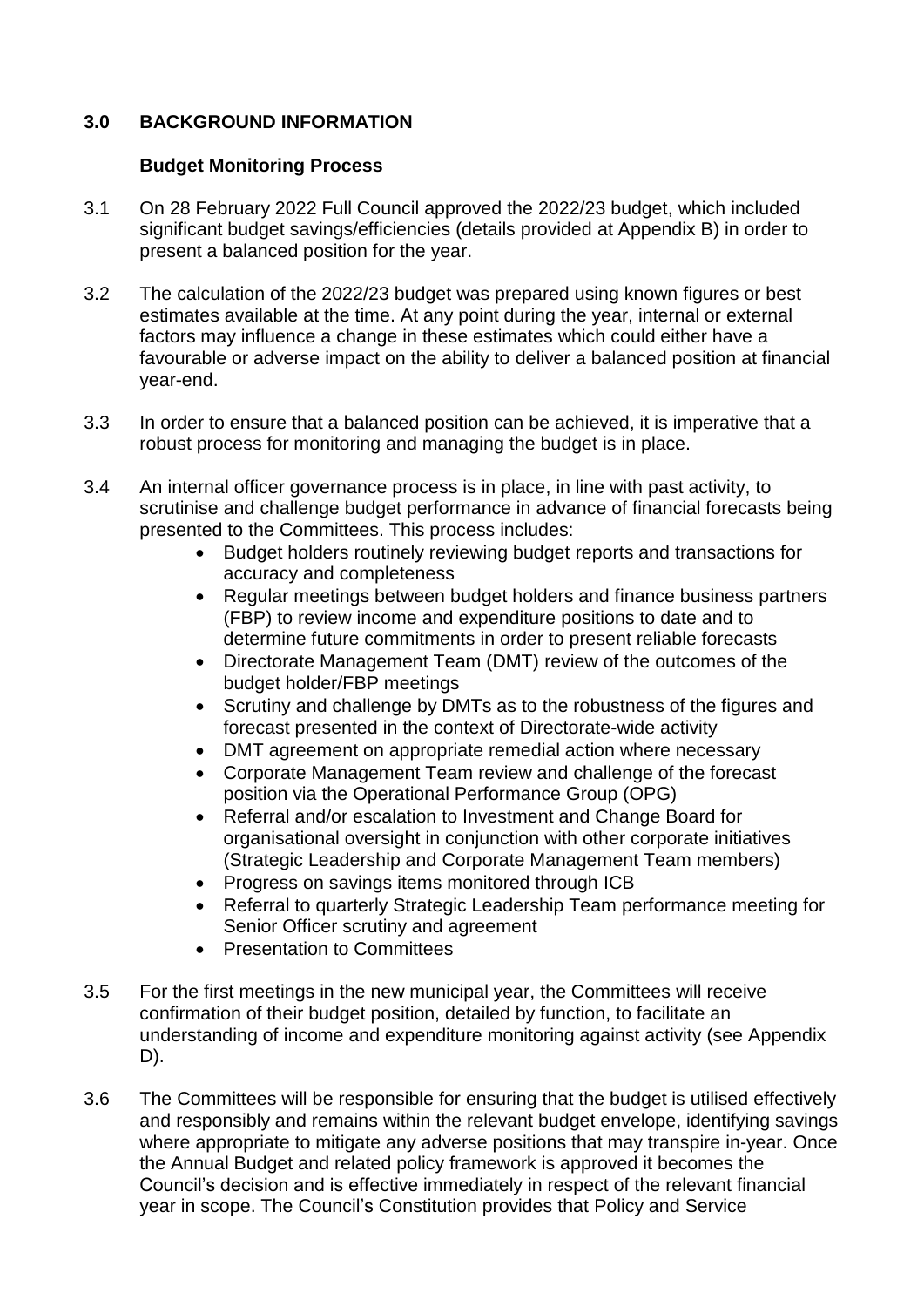Committees and Officers are required to implement the Council's budget and policy framework as set out at Budget Council. In normal operating conditions, Policy and Service Committee may only take decisions which are fully consistent with the Council approved budget and policy framework. It is expected that Committee budgets will be effectively managed in-year within the agreed cash limited budget and value for money will be secured. Chief Officers must ensure that no commitments are made that would result in an approved budget being exceeded.

- 3.7 Policy and Resources Committee will be responsible for ensuring that the entire budget will be in balance, including providing mitigating actions to bring the budget back in line from any adverse variance position that may be forecast, which may take the form of providing direction to other Service Committees. Policy and Resources Committee will be responsible for advising Full Council on organisation-wide financial activity.
- 3.8 To enable the Committees to manage and monitor budgets effectively in-year, a suite of detailed information will be provided on a quarterly basis, comprising:
	- A revenue budget monitoring report for the preceding quarter that will include a full-year forecast
	- Full list of budget savings proposals and the progress for their achievement
	- Full list of reserves allocated to the Committee for future one-off commitments
	- A capital budget monitoring report for the preceding quarter that will include a full-year forecast
	- Other specific financial information relevant to the individual Committee's decision-making process
- 3.9 This information will be made available at the earliest committee meeting, following the quarter end and completion of the internal governance process, detailed in paragraph 3.4. The anticipated timetable for reporting quarterly financial information to committee is:
	- Quarter 1 (1 Apr 30 Jun): September 22
	- Quarter 2 (1 Jul 30 Sep): November 22
	- Quarter 3 (1 Oct 31 Dec): February 23
	- Quarter 4 (1 Jan  $-$  31 Mar): June 23

(see Appendix A for a flow chart of the process for monitoring the 2022/23 budget),

- 3.10 Each Committee is requested to establish a Budget monitoring panel to facilitate regular space to review the budget position in between scheduled Committee meetings during stages of the financial year.
- 3.11 The Budget Monitoring Panel will comprise of the Committee Chair and Spokespersons, the relevant Director and Assistant Directors (as required), a Finance and Democratic Service representative.
- 3.12 The purpose of this group is to:-
	- Ensure that Members are receiving the most current financial data and are monitoring the budget throughout the year.
	- Question the Director on the financial data before they are available to the wider committee membership and ahead of the scheduled Committee meeting.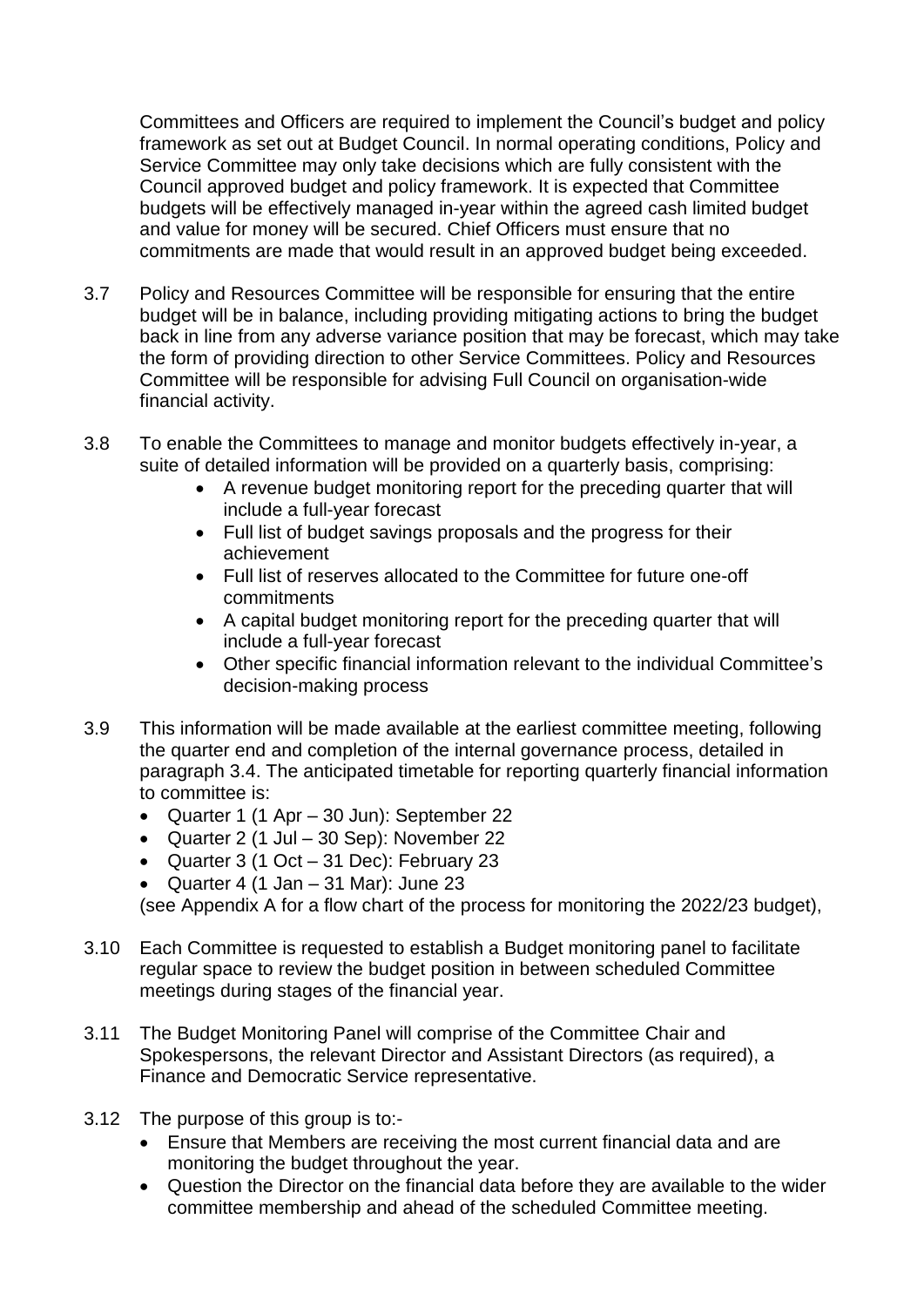- Seek further explanatory information from the Director/Assistant Director where necessary.
- Request that certain additional information is provided to the group.
- Make suggestions as to how the information is presented.
- Make links between financial performance and activity, to inform decision making of the Committee.
- Inform the process of efficiency target setting and monitor performance against delivery of efficiency targets agreed.
- 3.13 The Committees have the autonomy (subject to delegation levels) to enact budget virements (transfers) from one function to another within their overall committee budget envelope. Virements will also need to be agreed by the Section 151 Officer as there are certain conditions where budgets are not allowed to be transferred for the purposes of gaining a specific benefit e.g. where budgets from supplies budget headings are transferred to employee budget headings to take advantage of an uplift for pay inflation.
- 3.14 The Committees will be responsible for containing net expenditure within their overall budget envelope and not overspending. Where an adverse variance is forecast, each committee will be required to take remedial action, with detailed plans and timeframes, to bring the budget back in line and ensure that overspends are mitigated.
- 3.15 Where a Committee has taken all possible steps for remedial action and is unable to fully mitigate an overspend, this must be reported to the Policy and Resources Committee who will then take an organisational-wide view of how this adverse variance will be managed. There must be immediate action agreed to ensure a deliverable, balanced forecast position can be reported, and this will be monitored on a monthly basis by the Policy and Resources Committee.
- 3.16 Whilst each Committee is required to remain within its annual budget envelope, situations may transpire that demonstrate an in-year favourable forecast variance being reported to a Committee. Committees wishing to use any forecast underspend, must have approval from the P&R Committee.
- 3.17 The Council must not be in a situation where one Committee is forecasting an overspend, unable to mitigate it, and another Committee is forecasting an underspend and takes a decision to utilise this for unplanned growth purposes. The Policy and Resources Committee will be responsible for ensuring that operating in silos does not occur and that resources are aligned to Council objectives at all times.
- 3.18 The Policy and Resources Committee has ultimate responsibility for taking any necessary steps required to ensure a whole Council budget can report a balanced position throughout the year. The Section 151 Officer will be responsible for ensuring that any budget actions, proposals and mitigations are achievable and legal.
- 3.19 In addition to the standard budget monitoring process, as outlined above (see Appendix A for a flow chart of the process for monitoring the 2022/23 budget), which will include reviews of savings related activity, in 2022/23 additional scrutiny will be provided to ensure that agreed savings are delivered in a timely manner, in line with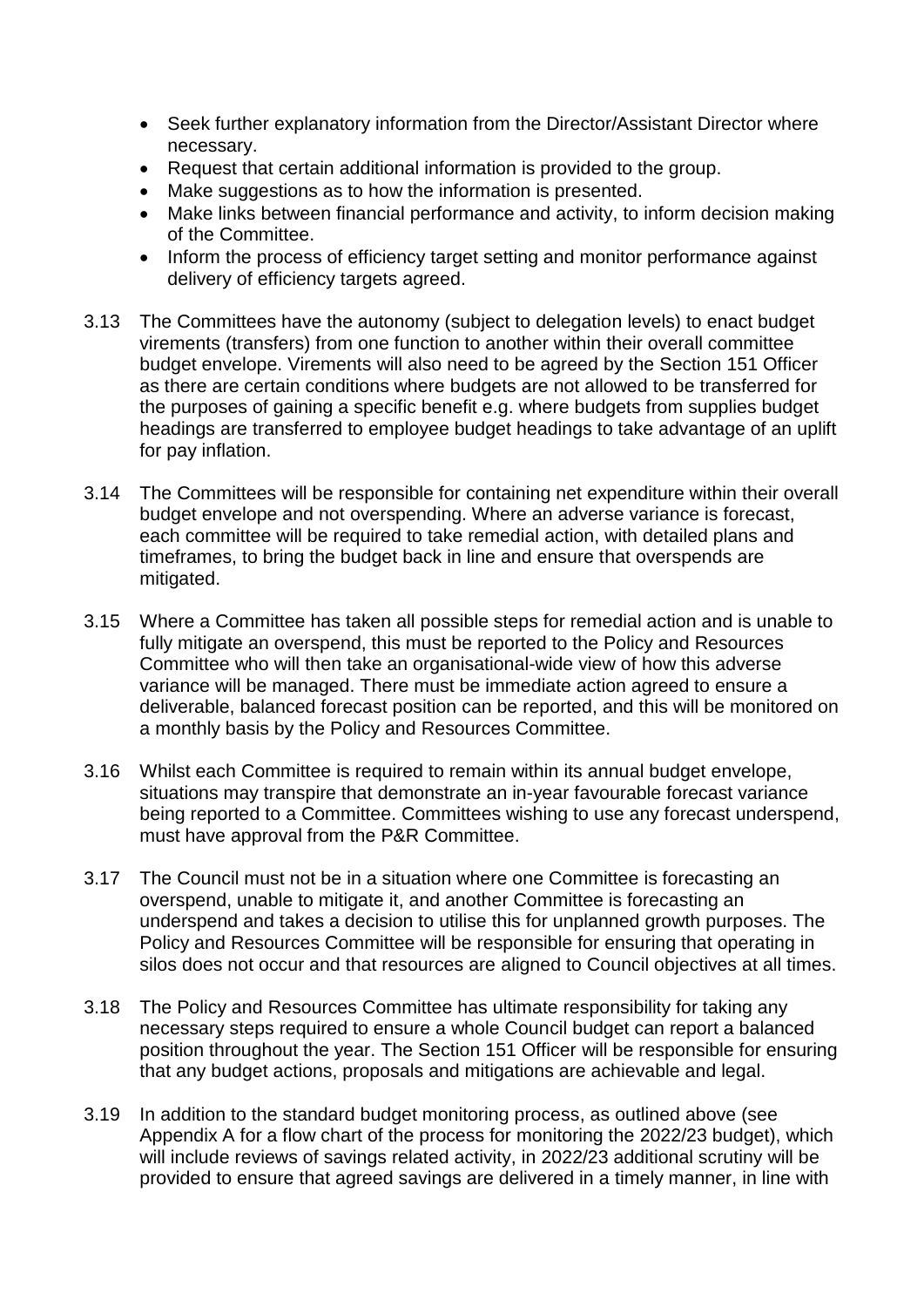the original proposal. Three specific review routes will exist to support financial oversight and the delivery of savings:

- Finance Sub-Committee,
- Chief Executive led savings delivery board (Star Chamber) and
- the Independent Panel.
- 3.20 The Finance Sub-Committee will meet to support the Policy and Resources Committee in its aims of providing strategic direction to the operation of the Council, to maintain a strategic overview of budgets and to provide a coordinating role across all other service Committees through a 'whole Council view' of budget monitoring.
- 3.21 A savings delivery board (Star Chamber) will be convened with the aim of facilitating regular, in-depth senior officer and member engagement on savings progress in order to review and challenge activity to date, as well as plans to be subsequently actioned, in order to deliver on the savings proposals agreed by full Council.
- 3.22 The Independent Panel, established in response to the external assurance review conducted by the Department for Levelling Up, Housing and Communities (DLUHC) in 2021, meets monthly and has an independent scrutiny and advisory role to support the Council's improvement journey and the stabilisation of its financial position. Panel Members have considerable experience and expertise and will have a key role in providing assurance to the Council and DLUHC that improvements are being made in line with the recommendations that were set out in the external assurance review reports.

#### **Budget Setting Process**

- 3.23 The process for setting the budget for 2023/24 will commence immediately, building on the MTFP that was approved by Full Council on 28 February, as recommended by Policy and Resources Committee.
- 3.24 The most recent version of the MTFP contains a number of financial pressures and savings for 2023/24 (and beyond) that illustrate a budget gap of £8.2m. The budget setting process will need to close the budget gap, which will fluctuate during 2022/23 subject to further information and analysis of potential financial pressures as well as obtaining clarity on government and other funding available to the Council.
- 3.25 Included within the MTFP for 2023/24 is a suite of proposals for consideration in the proposed budget setting process. Officers will develop business cases for these proposals which will be shared with the Committees at budget workshops.
- 3.26 The budget workshops, a number of which will be convened between now and August in line with individual committee requirements, will allow current budget intelligence to be reviewed, challenged and modified. In order to close the budget gap, it will be necessary to consider a number of approaches, which will include:
	- reviewing budget pressures with the aim of reducing them
	- reviewing income streams to ensure that maximum benefits are being obtained
	- reviewing opportunities for budget efficiencies and savings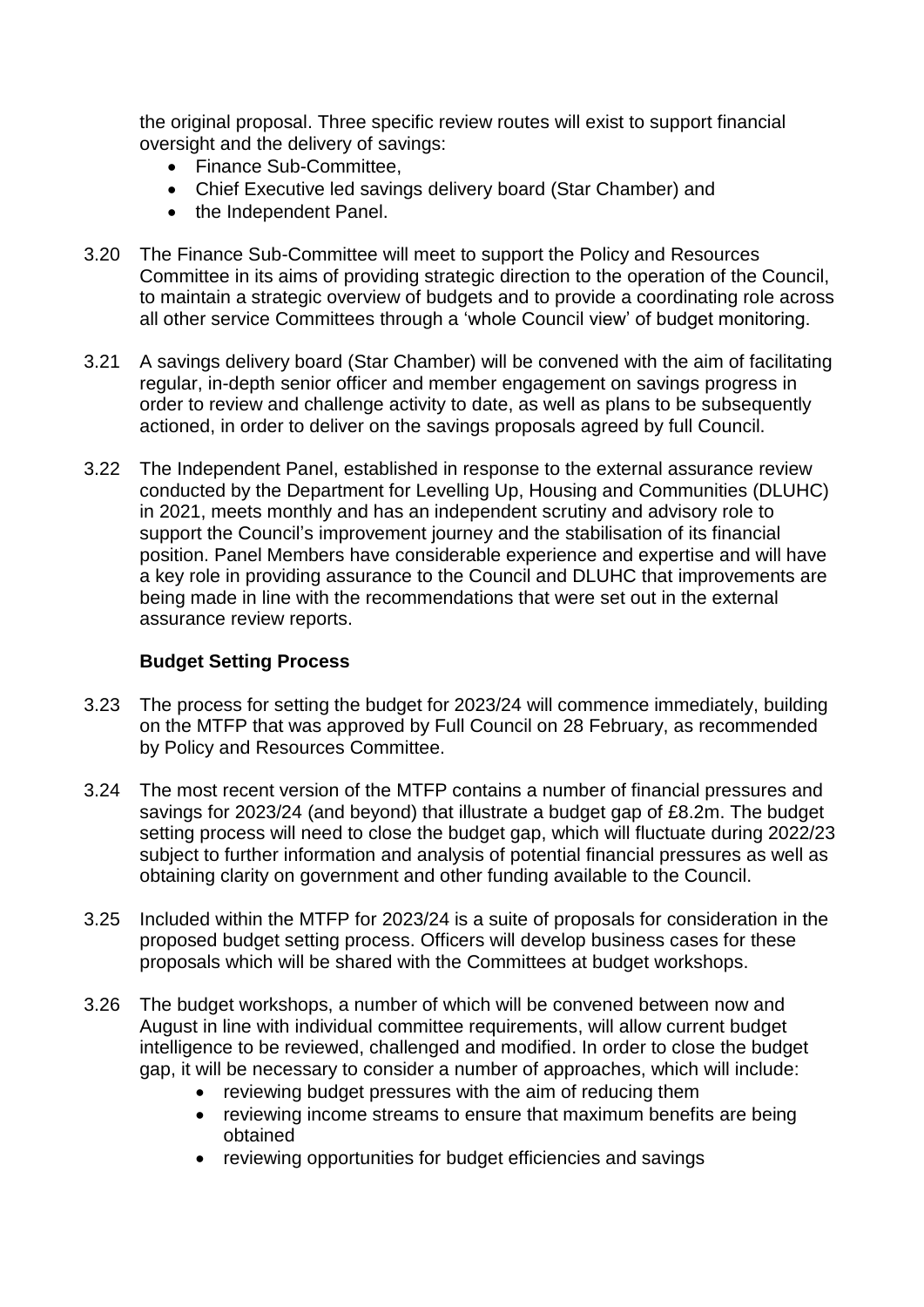- 3.27 It is considered vital that clear direction is given by Policy & Resources Committee to each Committee in respect of their budget setting objectives. To facilitate this, it is recommended that budget envelopes are constructed for each Committee to work to in order to provide a framework and clear goals to the approaches noted in paragraph 3.30. The Finance Sub-Committee will play a key role in this process.
- 3.28 The methodology for constructing budget envelopes will follow the convention adopted for 2022/23, whereby MTFS principles were aligned to Directorate activity through targets that:
	- Produce a balanced budget and MTFP
	- Prioritise statutory services and objectives in line with the Wirral Plan
	- Ensure that non-statutory services that are not supporting statutory services will be delivered only where there is no net cost to the Council
	- Facilitate a strengthening of our reserves to ensure we have funds for the future to support the Wirral Plan
	- Demonstrate an appropriate approach to corporate risk.
- 3.29 Each Committee, via the budget workshops, will be accountable for identifying, developing and agreeing reductions in pressures and deliverable savings proposals to close the 2023/24 budget gap and ensure a draft balanced budget can be considered by the Policy & Resources Committee in September 2022, to enable budget consultation to start in a timely manner in October 2022. See Appendix C for a flow chart of the process for the 2023/24 budget and timeline.
- 3.30 In developing budget proposals, and reviewing budget activity, each Committee must adhere to the MTFS guiding principles, in order to ensure that the Council will:
	- a. Set fees and charges commensurate with a going market rate for the services we provide and make concessions available for vulnerable groups.
	- b. Set spending levels for services not higher than the Metropolitan average to ensure we can demonstrate value for money for resident funding, unless there are exceptional circumstances.
	- c. Ensure a digital first approach and review all services to ensure we are making full and immediate use of digital capacity and automation.
	- d. Ensure that our non-statutory services are not subsidised at the detriment of statutory services, unless an evidenced return on investment is demonstrated.
	- e. Ensure our establishment is at the required level for the services we need to provide and where it needs to be reduced, we will attempt to redeploy staff or provide opportunities for staff to exit the organisation voluntarily before making any compulsory redundancies.
	- f. Only allocate resources to the themes in the Wirral Plan and where beneficial outcomes can be evidenced.
	- g. Provide opportunities for communities to engage in where we allocate our resources whilst being clear and realistic about affordability.
	- h. Consider a range of delivery mechanisms for providing services appropriate to the most beneficial outcomes for communities.
	- i. Aim to promote and stimulate strong and sustainable growth to generate future income flows.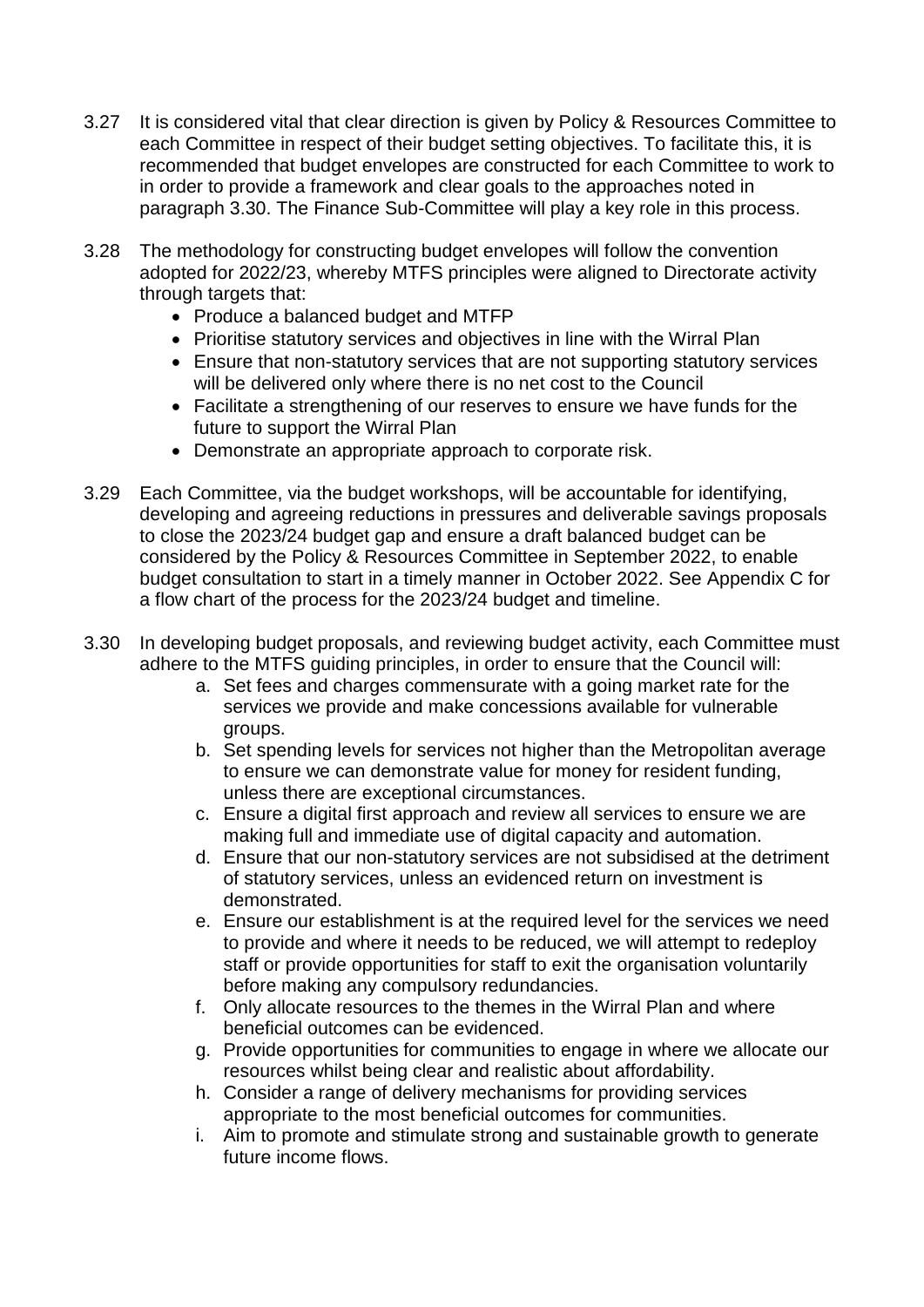- j. Support trusted partners by leveraging external funding and, within riskbased controls, use the Council's covenant strength to enable regeneration.
- k. Within 2 years build up and maintain its general fund balances at 5% of its net revenue budget and will maintain a suite of earmarked reserves that will be used for specific projects to support the key priorities and safeguard against financial risk.
- l. Not use any one-off Council funding to underpin the revenue budget.
- m. Recognise the impact of council tax increases on the public and consider this alongside the annual budget setting process.
- n. Ensure that expenditure is contained within the budget envelope and where unforeseen circumstances result in a risk that expenditure will exceed the budget envelope, produce immediate plans to bring it back in line.
- 3.31 At Policy & Resources Committee 1 December 2021, it was approved that the Chief Executive progress and implement the Change Programme and required service reviews to deliver a new Council operating model. The programme of activity takes account of the DLUHC external assurance review recommendations and has been positioned as part of the Council's evidence that it has the capability to implement a programme of change to deliver the required savings to achieve financial sustainability – the related undertakings will lend support to the Committees' aims of closing the budget gap for 2023/24.
- 3.32 The service review framework provides a consistent tool for the application of operating model principles enabling services to re-imagine how best to configure their service offer, in order to maximise desired outcomes. The framework will also apply zero based budgeting principles to ensure resources are aligned to required activity. Financial goals for service reviews will be formed during an assessment stage using benchmarking and other relevant information. Local context and previous decisions will also be considered. All service reviews will present opportunities and recommendations through costed business cases and will embed operating model design principles.
- 3.33 Service reviews will be business-led and carried out in line with the MTFS, DLUHC recommendations, operating model design principles and key strategies. Service reviews are currently mobilised to support previously agreed high value budget saving proposals in Revenues and Benefits, Leisure Services and Library Services. Further information will be provided to the Finance sub-Committee in respect of further prioritisation and service recommendations to support budget setting activity. The outcome of the service reviews will be reported to and approved by, where relevant, the Policy and Services Committees in forming the financial recovery plan and 2023/24 budget and may be implemented in advance of the 2023/24 budget being set.

#### **4.0 FINANCIAL IMPLICATIONS**

4.1 This report sets out the 2022/23 budget monitoring process and the 2023/24 budget setting process and has no direct financial implications. The outcome of each process will, if not adhered to or a suitable alternative process agreed, have significant financial implications however as the proposals set out control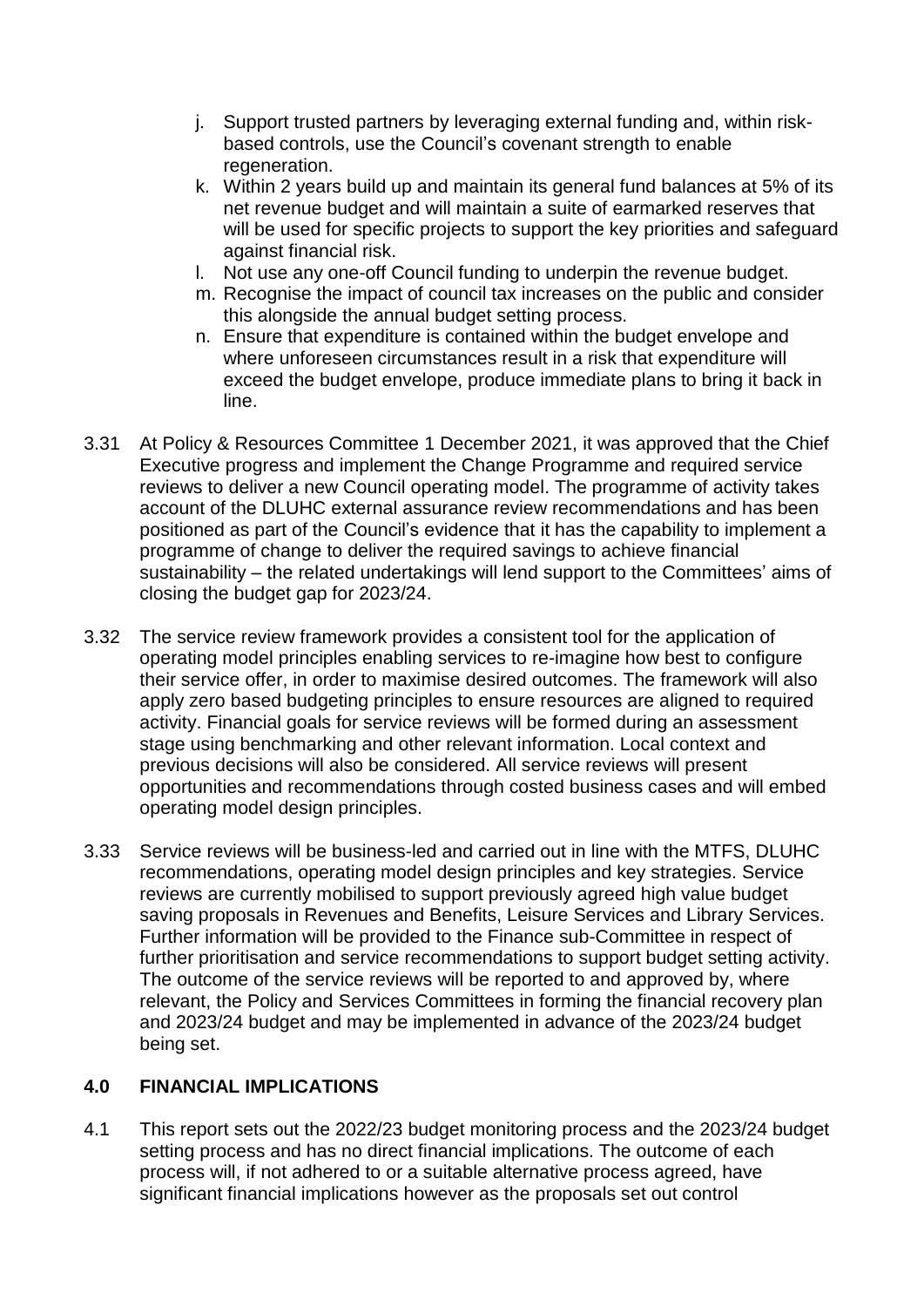environments and a timeline of activity deemed necessary as part of sound financial management regime.

- 4.2 If either the 2022/23 budget or 2023/24 budget cannot be balanced, this may result in a Section 114 report being issued by the Section 151 Officer - once issued there are immediate constraints on spending whereby no new expenditure is permitted, with the exception of that funding statutory services, including safeguarding vulnerable people, however existing commitments and contracts can continue to be honoured.
- 4.3 The Council delivers both statutory and non-statutory services at present the requirement to eliminate subsidies provided to non-statutory services is considered to be a key requirement in delivering value for money and ensuring that finite resources are targeted on beneficial outcomes.
- 4.4 The FM Code requires the Council to demonstrate that the processes they have in place satisfy the principles of good financial management, based on the following six principles:
	- Organisational Leadership demonstrating a clear strategic direction based on a vision in which financial management is embedded into organisation culture.
	- Accountability based on Medium-Term Financial Planning, that derives the annual budget process supported by effective risk management, quality supporting data and whole life costs.
	- Financial management undertaken with transparency at its core using consistent, meaningful and understandable data, reported frequently with evidence of periodic officer actions and elected member decision making.
	- Professional standards Adherence to professional standards is promoted by the leadership team and is evidenced.
	- Assurance sources of assurance are recognised as an effective tool mainstreamed into financial management, including political scrutiny and the results of external audit, internal audit and inspection.
	- Sustainability The long-term sustainability of local services is at the heart of all financial management processes and is evidenced by prudent use of public resources.

#### **5.0 LEGAL IMPLICATIONS**

- 5.1 The Policy and Resources Committee, in consultation with the respective Policy and Service Committees, has been charged by Council to formulate a draft Medium Term Financial Plan (MTFP) and budget to recommend to the Council.
- 5.2 The Council must set the budget in accordance with the provisions of the Local Government Finance Act 1992 and approval of a balanced budget each year is a statutory responsibility of the Council. Sections 25 to 29 of the Local Government Act 2003 impose duties on the Council in relation to how it sets and monitors its budget. These provisions require the Council to make prudent allowance for the risk and uncertainties in its budget and regularly monitor its finances during the year. The legislation leaves discretion to the Council about the allowances to be made and action to be taken.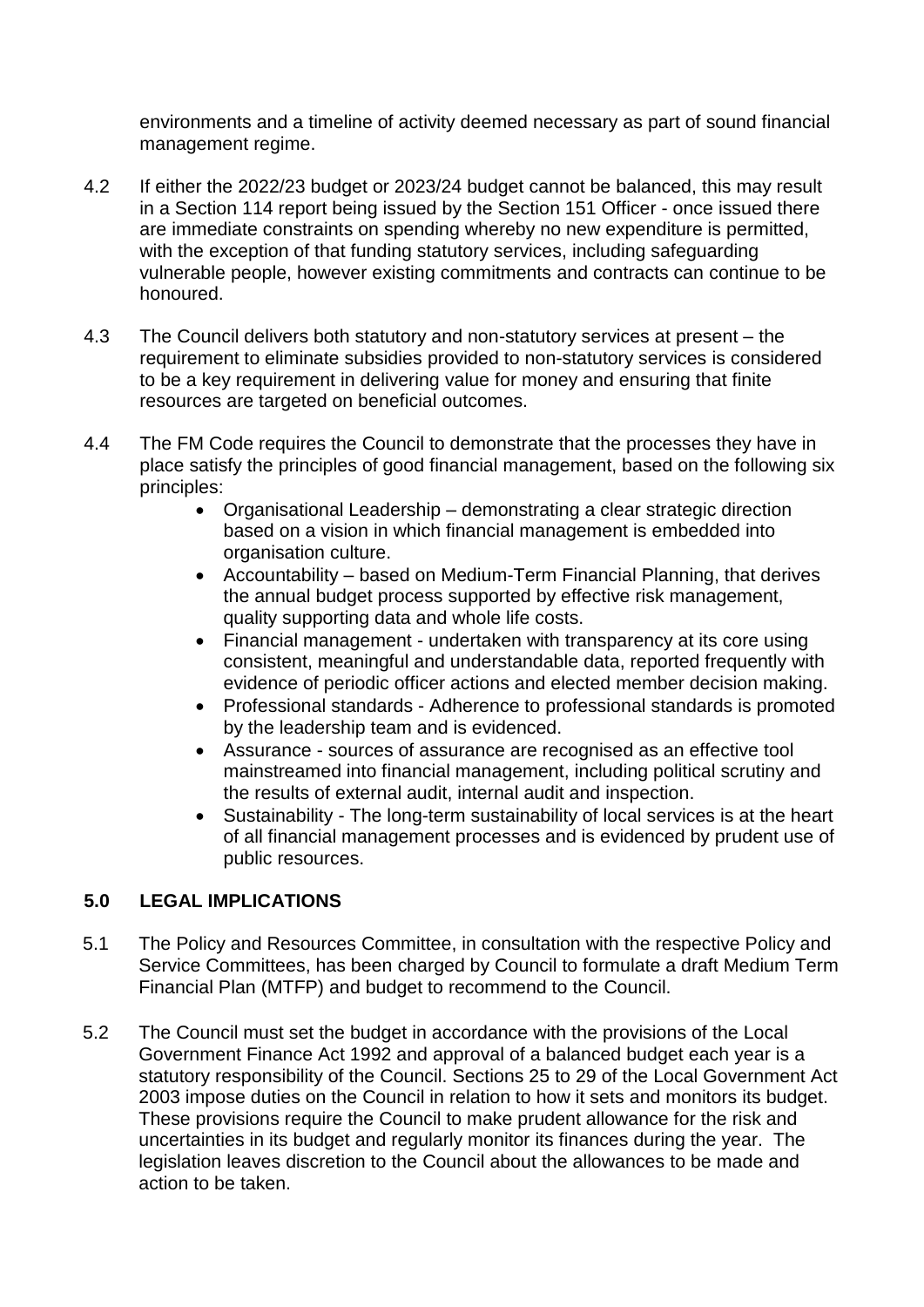- 5.3 Section 30(6) of the Local Government Finance Act 1992 provides that the Council has to set its budget before 11<sup>th</sup> March in the financial year preceding the one in respect of which the budget is set.
- 5.4 The provisions of section 25, Local Government Act 2003 require that, when the Council is making the calculation of its budget requirement, it must have regard to the report of the chief finance (s.151) officer as to the robustness of the estimates made for the purposes of the calculations and the adequacy of the proposed financial reserves.
- 5.5 Consultation must take place in accordance with the Council's duties under section 65 of the Local Government Finance Act 1992. The consultation process, including the Council's consideration of the responses, is required to comply with the following overarching obligations (unless detailed statutory rules supplant these):
	- (a) Consultation must be at a time when proposals are at a formative stage.
	- (b) The proposer must give sufficient reasons for its proposals to allow consultees to understand them and respond to them properly.
	- (c) Consulters must give sufficient time for responses to be made and considered.
	- (d) Responses must be conscientiously taken into account in finalising the decision. This is the same whether or not a public body was required to consult or chooses to do so. This is because all of those rules are aspects of an overriding requirement for 'fairness'. The process must be substantively fair and have the appearance of fairness. The setting of the budget and council tax by Members involves their consideration of choices.
- 5.6 When considering options, Members must bear in mind their fiduciary duty to the council taxpayers of Wirral. Members must have adequate evidence on which to base their decisions on the level of quality at which services should be provided.
- 5.7 Where a service is provided pursuant to a statutory duty, it would not be lawful to fail to discharge it properly or abandon it, and where there is discretion as to how it is to be discharged, that discretion should be exercised reasonably.
- 5.8 The report sets out the relevant considerations for Members to consider during their deliberations and Members are reminded of the need to ignore irrelevant considerations. Members have a duty to seek to ensure that the Council acts lawfully. Members must not come to a decision which no reasonable authority could come to; balancing the nature, quality and level of services which they consider should be provided, against the costs of providing such services.
- 5.9 There is a particular requirement to take into consideration the Council's fiduciary duty and the public sector equality duty in coming to its decision.
- 5.10 The public sector equality duty is that a public authority must, in the exercise of its functions, have due regard to the need to: (1) eliminate discrimination, harassment, victimisation and any other conduct that is prohibited by or under the Equality Act 2010; (2) advance equality of opportunity between persons who share a relevant protected characteristic and persons who do not share it; and (3) foster good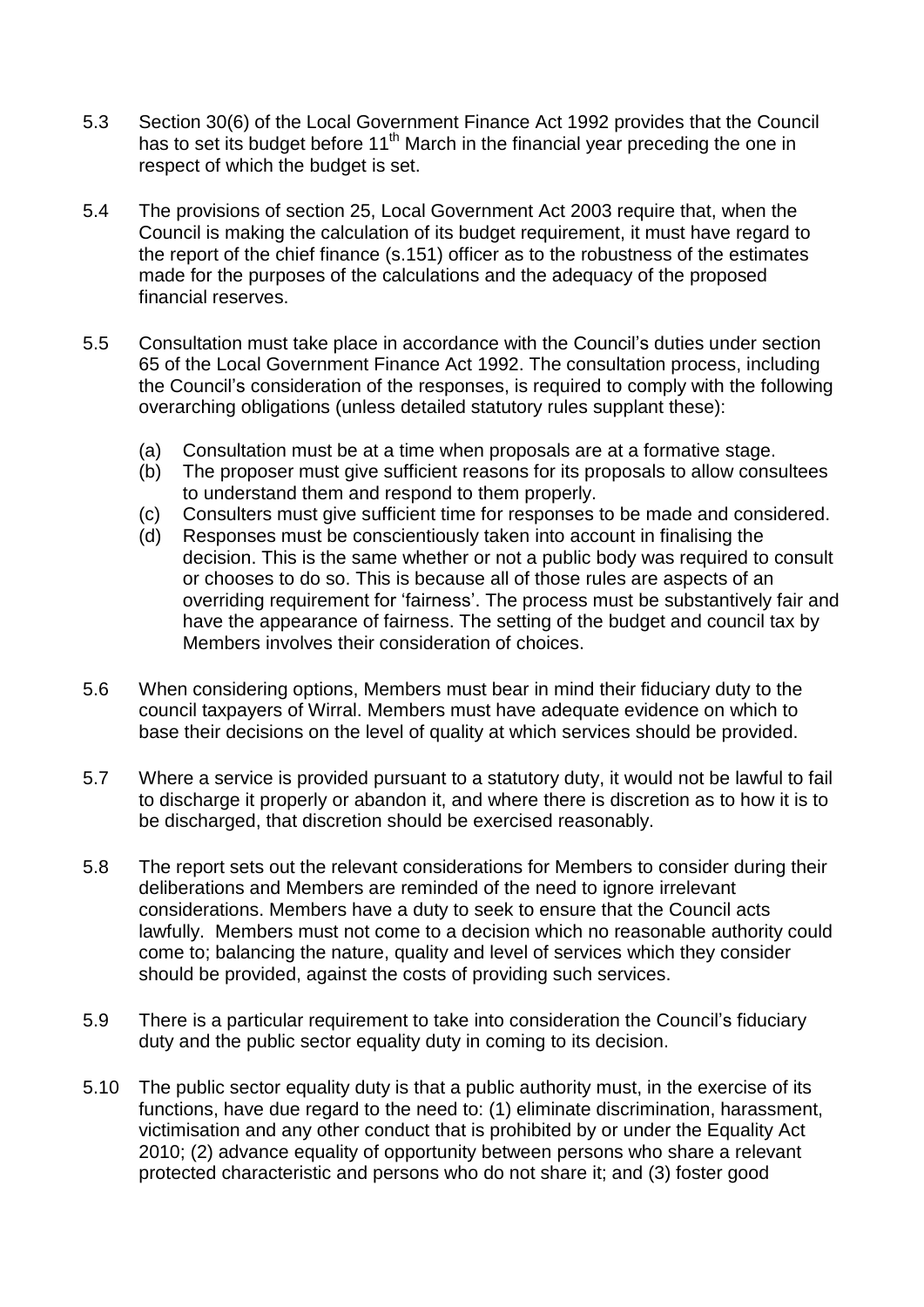relations between persons who share a relevant protected characteristic and persons who do not share it.

- 5.11 Any decision made in the exercise of any function is potentially open to challenge if the duty has been disregarded. The duty applies both to Full Council when setting the budget and to the Policy and Services Committees when considering decisions.
- 5.12 Once a budget is in place, Council has delegated responsibility to the Policy and Services Committees to implement it. The Committees **may not within, normal business operating conditions,** act contrary to the Budget without consent of Council other than in accordance with the Procedure Rules set out at Part 4(3) of the Constitution.
- 5.13 It is essential, as a matter of prudence that the financial position continues to be closely monitored. In particular, Members must satisfy themselves that sufficient mechanisms are in place to ensure both that agreed savings are delivered and that new expenditure is contained within the available resources. Accordingly, any proposals put forward must identify the realistic measures and mechanisms to produce those savings.

#### **6.0 RESOURCE IMPLICATIONS: STAFFING, ICT AND ASSETS**

6.1 At this time, there are no additional resource implications. There may be resource requirements of any action resulting in remedial or mitigating tasks if an adverse forecast is reported with regards the 2022/23 budget in year, however these will be reported at the appropriate time.

#### **7.0 RELEVANT RISKS**

- 7.1 The Council's ability to maintain a balanced budget is dependent on a proactive approach due to estimated figures being provided in the calculation for the budget, albeit the best estimates available at the time, plus any amount of internal and external factors that could impact on the budget position in year. Examples of which are new legislation, increased demand, loss of income, increased funding, decreased funding, inability to recruit to posts, ongoing impact of the pandemic, etc.
- 7.2 A robust monitoring and management process for the budget is in place. If at any time during the year an adverse position is forecast, remedial action must be agreed and implemented immediately to ensure the budget can be brought back to balanced position.
- 7.3 The risk of this not being able to be achieved could mean that the Council does not have enough funding to offset its expenditure commitments for the year and therefore not be able report a balanced budget at the end of the year. This could result in the Section 151 Officer issuing a Section 114 notice.
- 7.4 A key risk to the Council's financial plans is that funding and demand assumptions in particular can change as more information becomes available. As such, the MTFP is regularly reviewed and updated as part of routine financial management.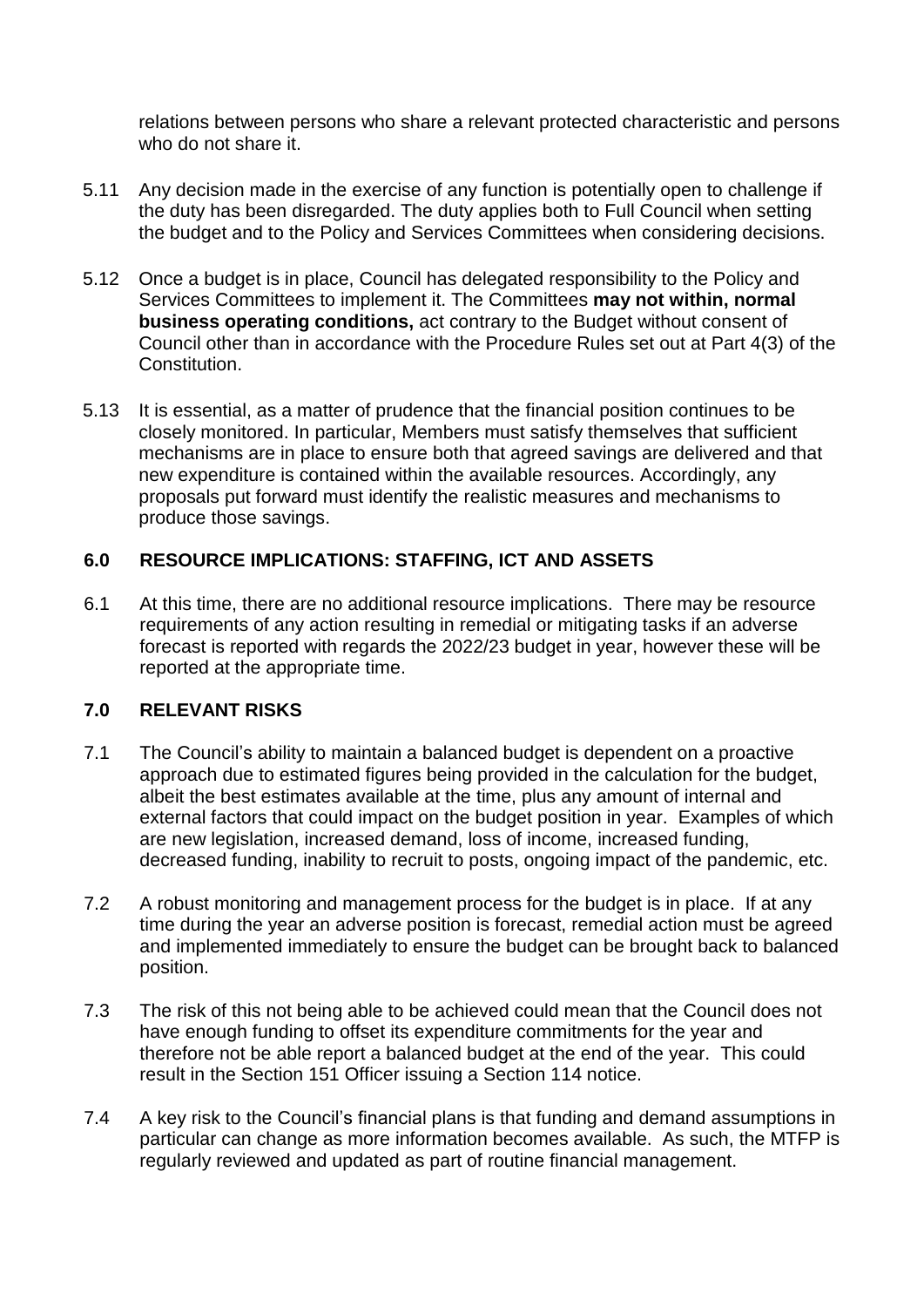- 7.5 Under the system of retained Business Rates, Authorities benefit from a share of any increased revenues but are liable for at least a share of any falls in income (subject to safety net triggers) and any non-collection. This includes reductions arising from appeals relating to past years which partially fall on the Authority. These risks are mitigated through a combination of the operation of the Collection Fund, General Fund Balances and a Business Rates Equalisation Reserve.
- 7.6 A balanced MTFP is fundamental in demonstrating robust and secure financial management. Delivering a balanced position requires continual review and revision of plans to allow alternative financial proposals to be developed and embedded in plans as situations change. A delay in agreeing these may put the timetable for setting the 2023/24 budget at risk and may result in a balanced budget not being identified in time for the deadline of 11 March 2023.
- 7.7 Assumptions have been made in the current budget outlook for income and funding from business rates and council tax and social care grants as the main sources of funding. If there is an adverse change to these assumptions as a result of government announcements, additional savings proposals or reduced expenditure would need to be identified as soon as possible to ensure a balanced five-year MTFP can be achieved. Committees will be kept updated with any announcements regarding the local government finance settlement through the year.
- 7.8 Sections 25 to 29 of the Local Government Act 2003 impose duties on the Council in relation to how it sets and monitors its budget. These provisions require the Council to make prudent allowance for the risk and uncertainties in its budget and regularly monitor its finances during the year. The legislation leaves discretion to the Council about the allowances to be made and action to be taken.

#### **8.0 ENGAGEMENT/CONSULTATION**

- 8.1 Consultation has been carried out with the Senior Leadership Team in arriving at the governance process for the 2022/23 budget monitoring process and the 2023/24 budget setting process.
- 8.2 The report makes note of consultation that will follow the formulation of budget proposals which will take the form of engagement with local residents and businesses in respect of the budget setting process.

#### **9.0 EQUALITY IMPLICATIONS**

- 9.1 Wirral Council has a legal requirement to make sure its policies, and the way it carries out its work, do not discriminate against anyone. An Equality Impact Assessment is a tool to help council services identify steps they can take to ensure equality for anyone who might be affected by a particular policy, decision or activity.
- 9.2 There are no specific equality implications of this report regarding processes, however, it is recognised that some of the developing proposals for 2023/24 budget and beyond could have equality implications. Any implications will be considered and any negative impacts will be mitigated where possible.
- 9.3 Equality implications will be assessed during planning, decision and implementation stages and will be recognised as an ongoing responsibility. Any equality implications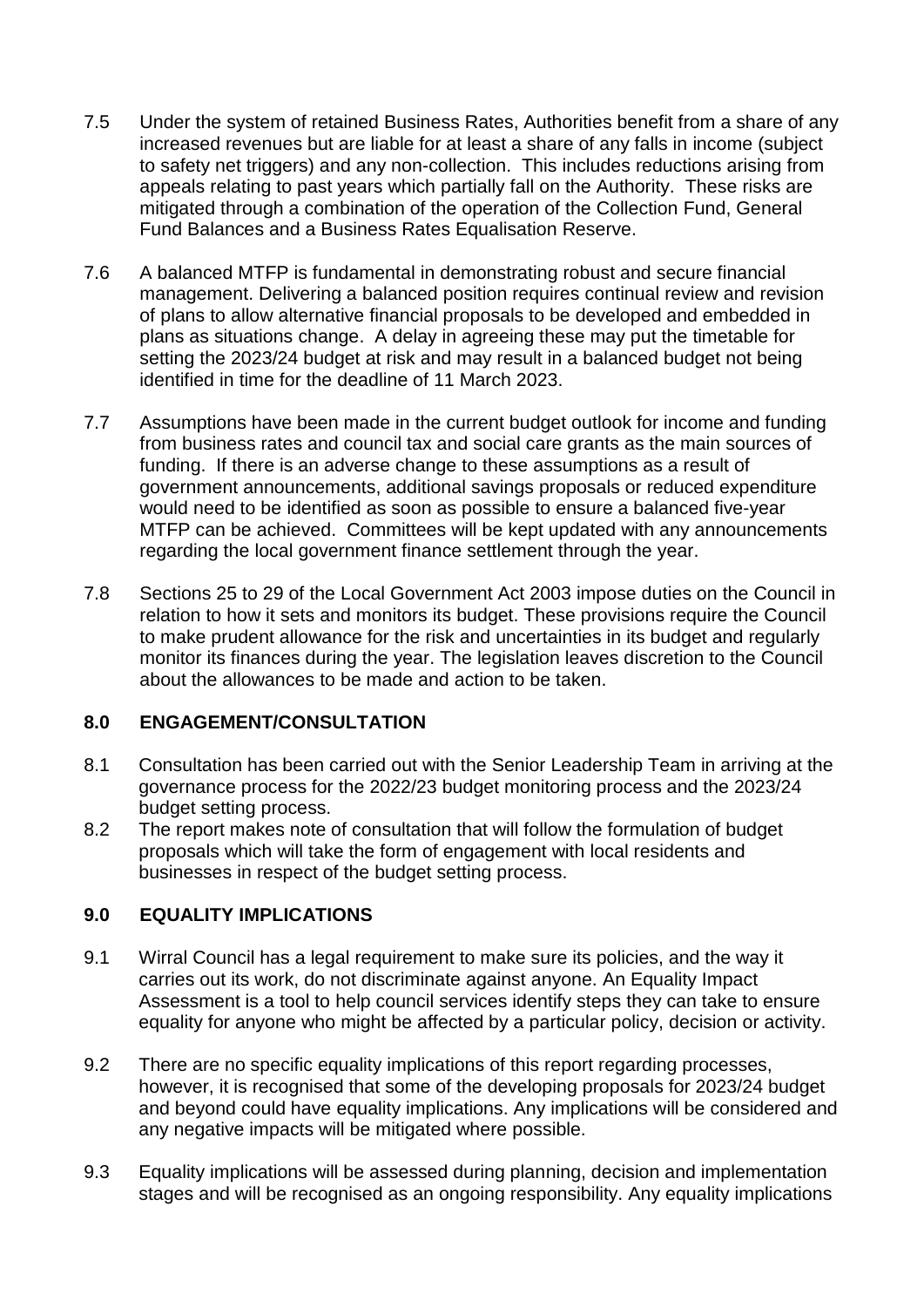will be reported to the Committees. Equality issues will be a conscious consideration and an integral part of the process.

#### **10.0 ENVIRONMENT AND CLIMATE IMPLICATIONS**

10.1 At this time, there are no additional environmental and climate implications as these have already been identified for the proposals agreed and submitted. However, where the budget is unbalanced and further proposals are required, then there may be environment and climate implications associated with these that will be addressed within the relevant business cases presented to the Committee. There are no direct environmental and climate implications of this report on process. However, where the budget is unbalanced and further proposals are required, then there may be environment and climate implications associated with these that will be addressed within the relevant Committee. In addition, it is recognised that some of the developing proposals for 2023/24 budget and beyond could have environmental and climate implications. Any implications will be considered, and any negative impacts will be mitigated where possible.

#### **11.0 COMMUNITY WEALTH IMPLICATIONS**

11.1 This report has no direct community wealth implications however the budget proposals to be developed should take account of related matters across headings such as the following:

#### **Progressive Procurement and Social Value**

How we commission and procure goods and services. Encouraging contractors to deliver more benefits for the local area, such as good jobs, apprenticeship, training & skills opportunities, real living wage, minimising their environmental impact, and greater wellbeing.

#### **More local & community ownership of the economy**

Supporting more cooperatives and community businesses. Enabling greater opportunities for local businesses. Building on the experience of partnership working with voluntary, community and faith groups during the pandemic to further develop this sector.

- **Decent and Fair Employment**  Paying all employees a fair and reasonable wage.
- **Making wealth work for local places**

**REPORT AUTHOR: Daniel Kirwan** (Assistant Director of Finance) telephone: Tel: 0151 691 8026 email: danielkirwan@wirral.gov.uk

#### **APPENDICES**

Appendix A Flow chart of the process for monitoring the 2022/23 budget Appendix B Savings proposals agreed at full Council for 2022/23 Appendix C Flow chart of the process for the 2023/24 budget and timeline Appendix D Committee Budget Book details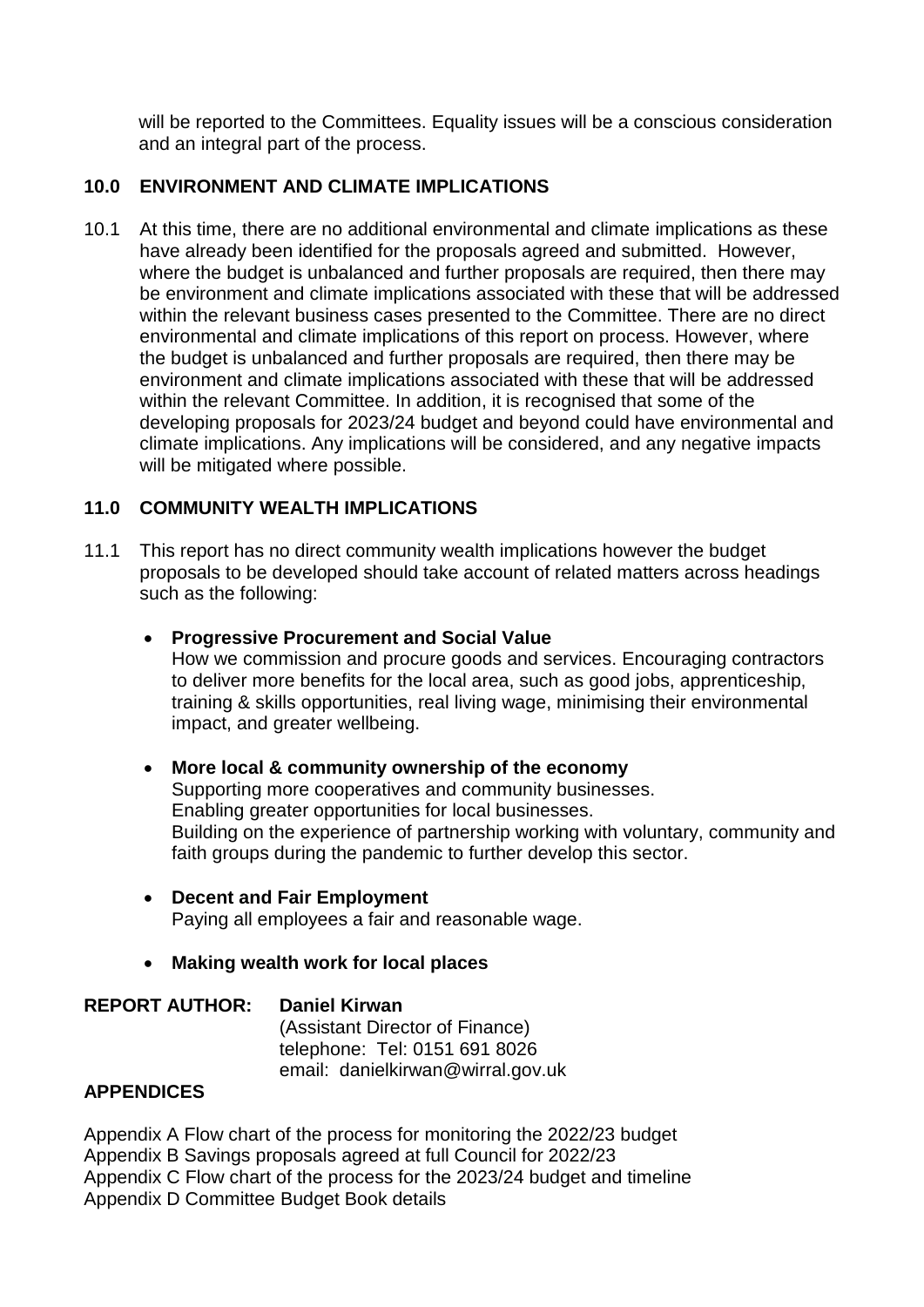#### **BACKGROUND PAPERS**

Pressure and Growth Proposals Savings and Income Proposals DLUHC External Assurance Reports CIPFA's Financial Management Code

#### **SUBJECT HISTORY (last 3 years)**

| <b>Council Meeting</b>                                        | <b>Date</b>             |  |  |
|---------------------------------------------------------------|-------------------------|--|--|
| <b>Full Council</b>                                           | 28 February 2022        |  |  |
| <b>Policy and Resources Committee</b>                         | 15 February 2022        |  |  |
| <b>Children, Young People &amp; Education Committee</b>       | <b>31 January 2022</b>  |  |  |
| <b>Housing Committee</b>                                      | 27 January 2022         |  |  |
| <b>Economy Regeneration &amp; Development Committee</b>       | <b>26 January 2022</b>  |  |  |
| <b>Adult Social Care and Public Health Committee</b>          | <b>25 January 2022</b>  |  |  |
| <b>Environment, Climate Emergency and Transport Committee</b> | <b>20 January 2022</b>  |  |  |
| Tourism, Communities, Culture & Leisure Committee             | <b>18 January 2022</b>  |  |  |
| <b>Policy and Resources Committee</b>                         | <b>17 January 2022</b>  |  |  |
| <b>Policy and Resources Committee</b>                         | 1 December 2021         |  |  |
| <b>Policy and Resources Committee</b>                         | <b>30 November 2021</b> |  |  |
| <b>Policy and Resources Committee</b>                         | <b>25 October 2021</b>  |  |  |
| <b>Policy and Resources Committee</b>                         | 09 June 2021            |  |  |
| <b>Policy and Resources Committee</b>                         | <b>17 March 2021</b>    |  |  |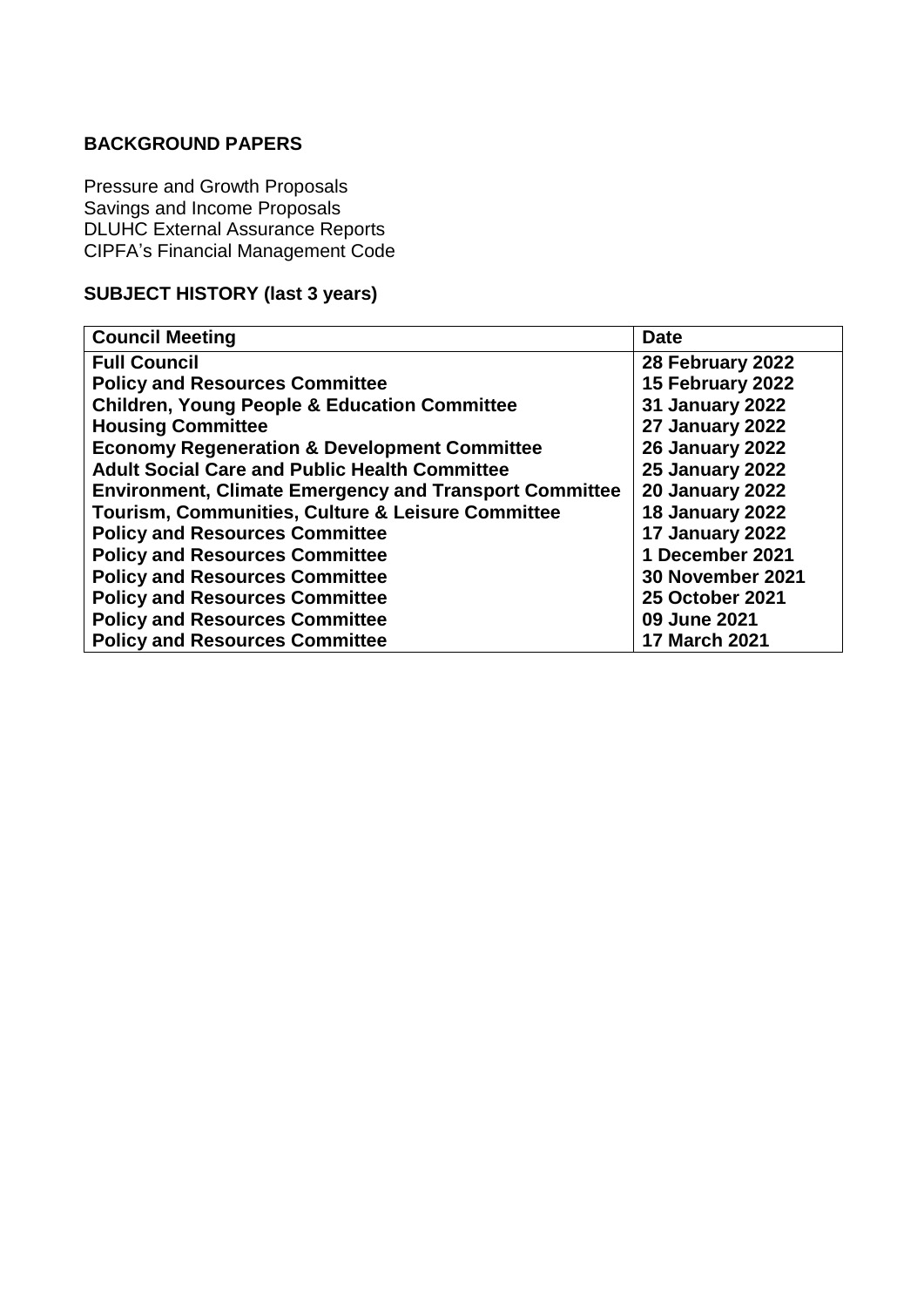### **Appendix A Flow chart of the process for monitoring the 2022-23 budget**

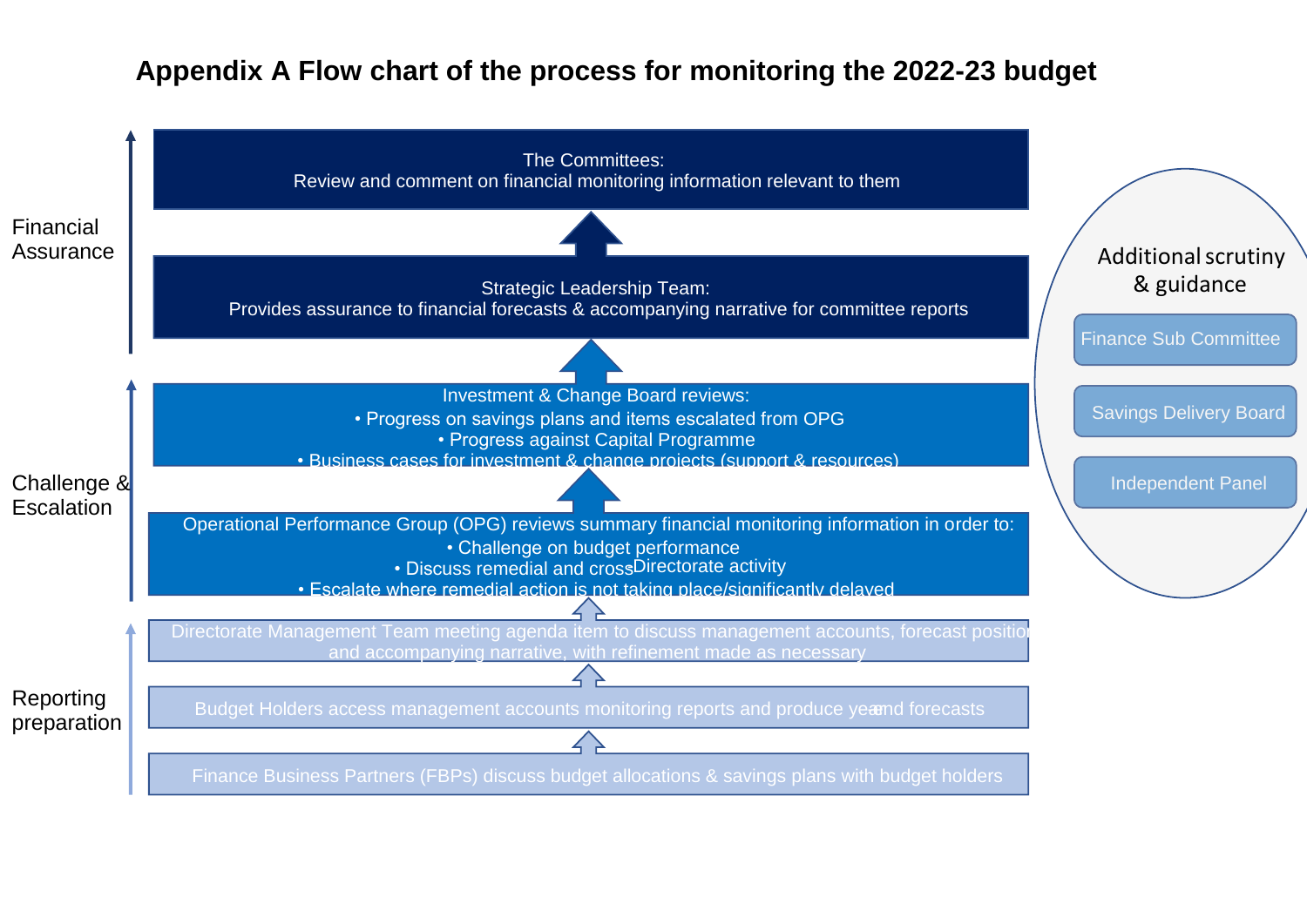| Appendix B - Savings proposals agreed at full Council for 2022-23 |              |
|-------------------------------------------------------------------|--------------|
| <b>Savings Proposals:</b>                                         | 2022-23 (£m) |
| <b>Adult Care &amp; Health</b>                                    |              |
| Adult Care & Health demand mitigations                            | $-3.89$      |
|                                                                   |              |
| <b>Children, Families &amp; Education</b>                         |              |
| <b>Reduction of Historic Teacher's Pensions Costs</b>             | $-0.20$      |
| Alternative Accommodation Provision for Children Looked After     | $-1.00$      |
| Utilisation of demand reserve for COVID pressures                 | $-0.47$      |
| Children's Services Redesign and posts deletion/closure           | $-0.29$      |
| Reduction in adoption orders                                      | $-0.05$      |
| Reduction in Looked After Children (LAC) numbers                  | $-0.56$      |
| Review of Youth Offending Service (YOS)                           | $-0.03$      |
| Special Educational Needs (SEND) Transport Review                 | $-0.15$      |
| Increase funding for placements from CCG and SEND                 | $-0.20$      |
| Redesign of Youth Offer                                           | $-0.20$      |
|                                                                   |              |
| <b>Law &amp; Governance</b>                                       |              |
| Capitalisation of salaries                                        | $-0.20$      |
| Removal of individual ward member budgets                         | $-0.18$      |
| Reduction in the Number of Committees                             | $-0.15$      |
| <b>Whole Council Elections</b>                                    | $-0.13$      |
|                                                                   |              |
| <b>Neighbourhood Services</b>                                     |              |
| <b>Review of Leisure service</b>                                  | $-0.18$      |
| <b>Highways Operational Services - Income Exploration</b>         | $-0.03$      |
| Closure of Europa Fun/Leisure Pool & Enhanced Gym Offer           | $-0.27$      |
| Increase catering across all Leisure Sites                        | $-0.06$      |
| Outdoor Water Sports Offer at West Kirby Marine Lake              | $-0.02$      |
| Catering Pod at Leasowe Leisure Centre for Football Traffic       | $-0.02$      |
| Permanent Closure and Demolition of Woodchurch Leisure Centre     | $-0.40$      |
| Temporary Closure and Remodelling of Bidston Tennis Centre        | $-0.11$      |
| <b>Review of Golf Offer</b>                                       | $-0.33$      |
| Exercise referral programme                                       | $-0.10$      |
| Reprovision of the Library Service                                | $-0.65$      |
| Floral pavilion - plans to reduce subsidy                         | $-0.35$      |
| Fleet efficiencies in Transport - going green                     | $-0.02$      |
| Capitalisation of Highways salaries                               | $-0.02$      |
| <b>Highways maintenance Contracts</b>                             | $-0.03$      |
| <b>Street Lighting Service Savings</b>                            | $-0.05$      |
| Car park maintenance 1 year budget reduction                      | $-0.05$      |
| <b>Transport efficiencies</b>                                     | $-0.07$      |
| Eco and Forest School Income                                      | $-0.02$      |
| Tree management Team Commercial Offer                             | $-0.03$      |
| Rent of Café - Royden                                             | $-0.01$      |
| Income increase on allotments                                     | $-0.05$      |
| Increase in charges for Waste and Environmental services.         | $-0.46$      |
| Removal of Vacancies in Environmental and Waste team              | $-0.10$      |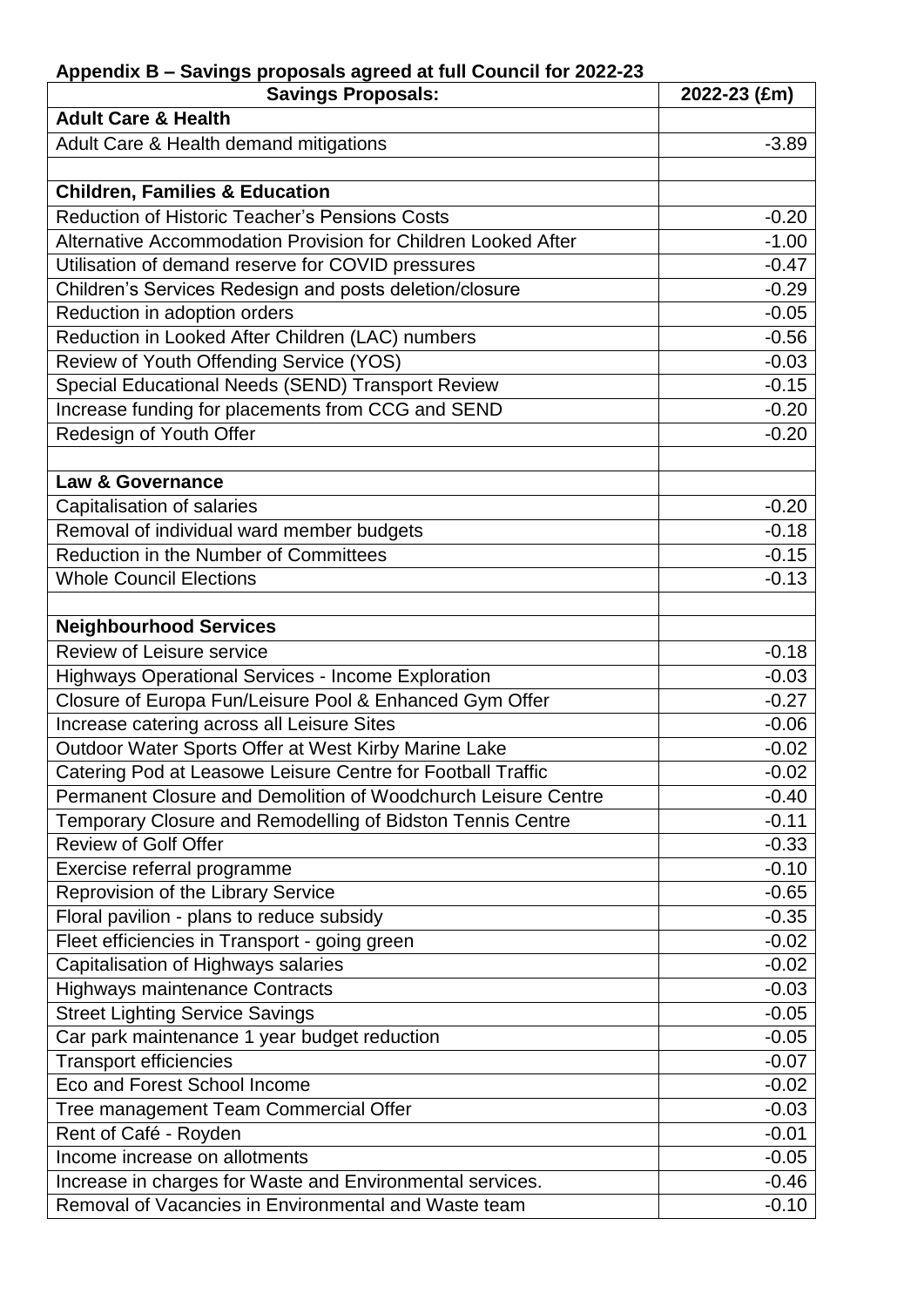### **Appendix B – Savings proposals agreed at full Council for 2022-23**

| <b>Savings Proposals (continued):</b>                            | 2022-23 (£m) |  |
|------------------------------------------------------------------|--------------|--|
| <b>Neighbourhood Services (continued)</b>                        |              |  |
| <b>Suspension of Climate Emergency Initiatives</b>               | $-0.13$      |  |
| Remodelling of Street Cleansing: Plus special events             | $-0.21$      |  |
| Review of overtime budget in Parks                               | $-0.02$      |  |
| Reduce grass cutting from 10 to 8 cuts                           | $-0.10$      |  |
| Cease community firework displays                                | $-0.03$      |  |
| Income Strategy - Cemeteries and crematorium service             | $-0.05$      |  |
| Fund ASB Post from PCC grant                                     | $-0.05$      |  |
| Review Engagement Officer secondment                             | $-0.04$      |  |
| <b>Reduction in Community Patrol Service</b>                     | $-0.15$      |  |
| Introduce Overnight Camper Van Parking Charge in New Brighton    | $-0.04$      |  |
| Cessation of Constituency Team and Remodelling of Section        | $-0.35$      |  |
| <b>Deletion of Vacant Posts</b>                                  | $-0.30$      |  |
| Review of Neighbourhoods Service Directorate                     | $-0.36$      |  |
| Reduction in budget for office related expenditure               | $-0.02$      |  |
|                                                                  |              |  |
| <b>Regeneration &amp; Place</b>                                  |              |  |
| Cease support for Community Alarms                               | $-0.20$      |  |
| Reconfiguration of Commissioned Homelessness accommodation       | $-0.12$      |  |
| <b>Capitalisation of Regeneration Staff Salaries</b>             | $-1.42$      |  |
| The Closure Public Conveniences                                  | $-0.05$      |  |
| Corporate buildings - holding costs                              | $-0.05$      |  |
| To reduce heating in occupied council buildings by 2 degrees     | $-0.11$      |  |
|                                                                  |              |  |
| <b>Resources</b>                                                 |              |  |
| One Stop Shop establishment review                               | $-0.10$      |  |
| Review of Treasury activity                                      | $-0.50$      |  |
| Revenues & Benefits Review and Restructure                       | $-0.75$      |  |
| Strategic Change revenue budget reduction                        | $-0.65$      |  |
| <b>Restructure of Commercial Income Team</b>                     | $-0.23$      |  |
| <b>Review of Finance Team Structure</b>                          | $-0.05$      |  |
| <b>Cease Business Rates Contribution</b>                         | $-0.70$      |  |
| Modernisation of Information & Communications Technology Service | $-0.05$      |  |
| Review of Business Support Unit                                  | $-0.02$      |  |
| Review of Internal Audit - Efficiencies and Income               | $-0.08$      |  |
| Reduction in Learning & Development Budget                       | $-0.10$      |  |
| <b>Chief Executive Office</b>                                    |              |  |
| Service Redesign                                                 | $-0.11$      |  |
| <b>TOTAL SAVINGS PROPOSALS:</b>                                  | $-18.24$     |  |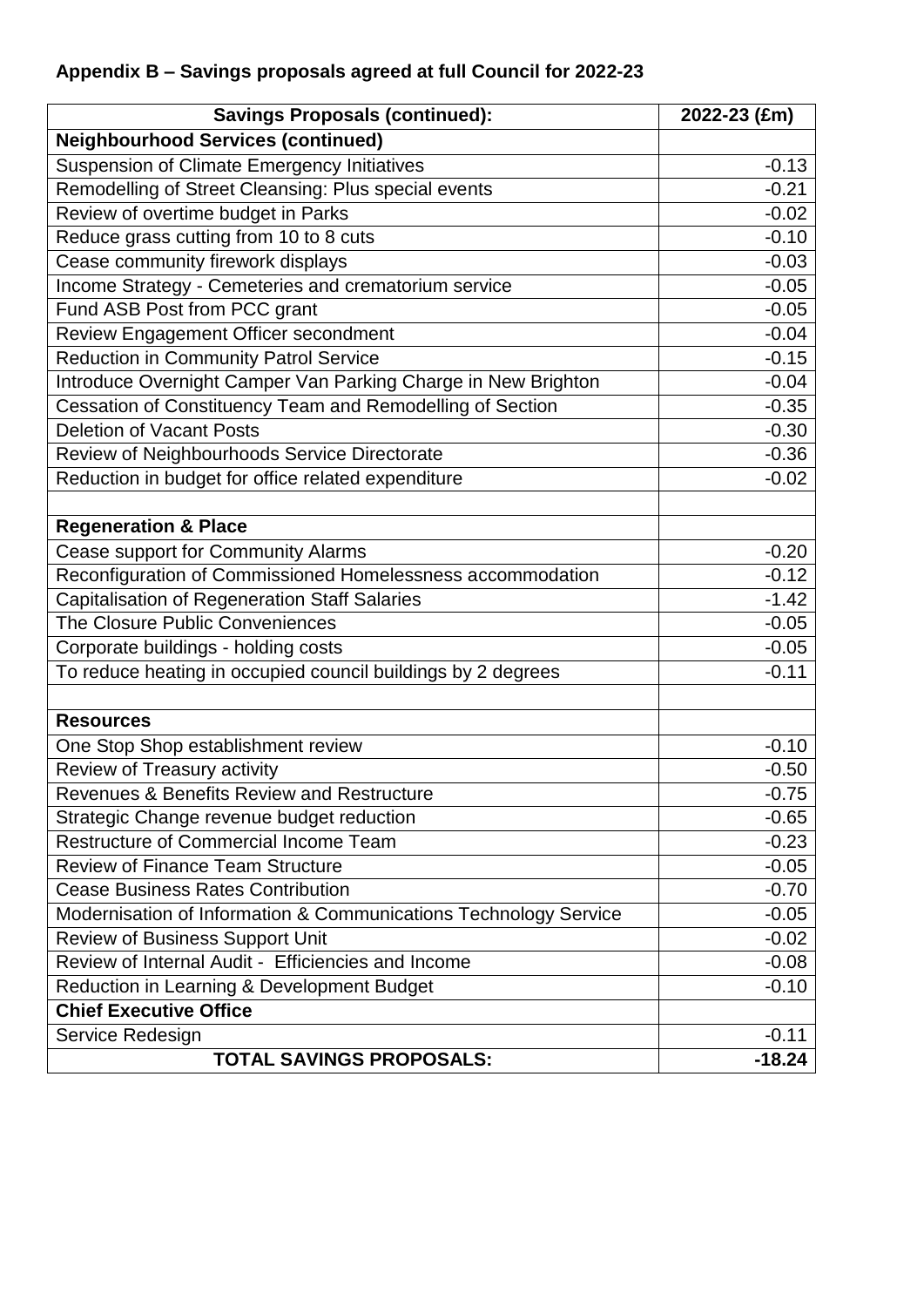### Appendix C Flow chart of the process for the 2023/24 budget and timeline

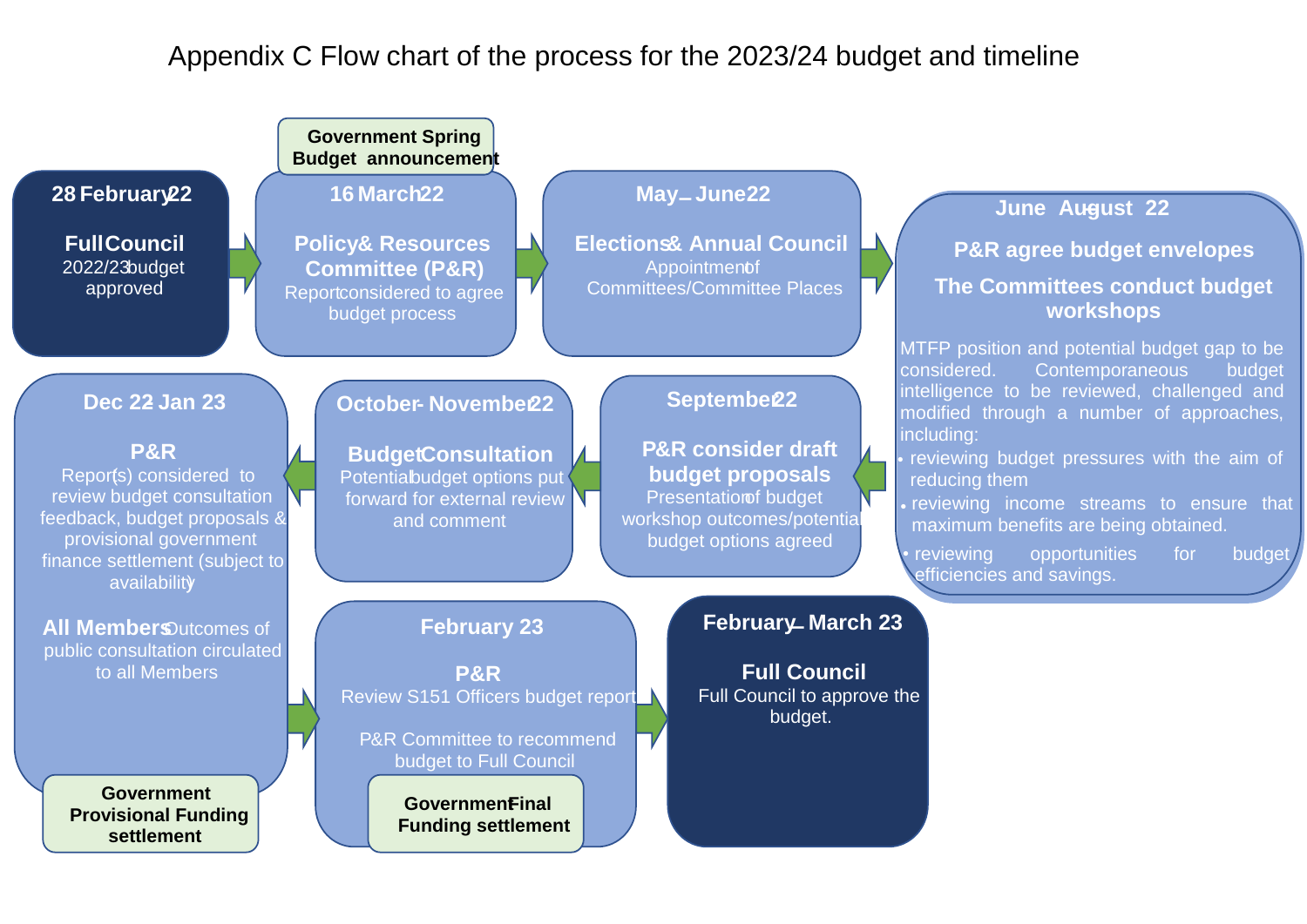# *<b>WIRRAL*

#### **Tourism, Communities, Culture and Leisure Committee, 16th June 2022**

| Contents:                                   |        |
|---------------------------------------------|--------|
| A. Introduction and 2022-23 Budget summary  | Pg. 1  |
| B. Service area summary narratives          | Pg. 3  |
| C. 2022-23 Subjective and Objective Budgets | Pg. 5  |
| D. Capital Budgets                          | Pg. 8  |
| E. Reserves                                 | Pg. 9  |
| F. Agreed Savings 2022/23                   | Pg. 10 |

#### **A. Introduction and 2022-23 Budget summary**

#### **Tourism, Communities, Culture and Leisure Committee 2022-23 Budgets**

The Tourism, Communities, Culture and Leisure Committee is responsible for the following areas:

- The provision of Leisure centres including indoor and outdoor activities at Council facilities across the borough.
- Libraries, Museums and Theatres
- The provision of Community Patrol and Antisocial behaviour service
- Council emergency planning
- Running the Transport Depot and providing transport for vulnerable children and adults

The Tourism, Communities, Culture and Leisure Committee provides a wide range of frontline services for local residents. This includes Library services and the broad leisure and cultural offer which comprises a range of leisure facilities for indoor and outdoor activity, including swimming and municipal golf, the Floral Pavilion theatre, Williamson Art Gallery, The Priory, and the Heritage Tramway.

The tables below breakdown and explain the financial resources available to the Committee in 2022-23.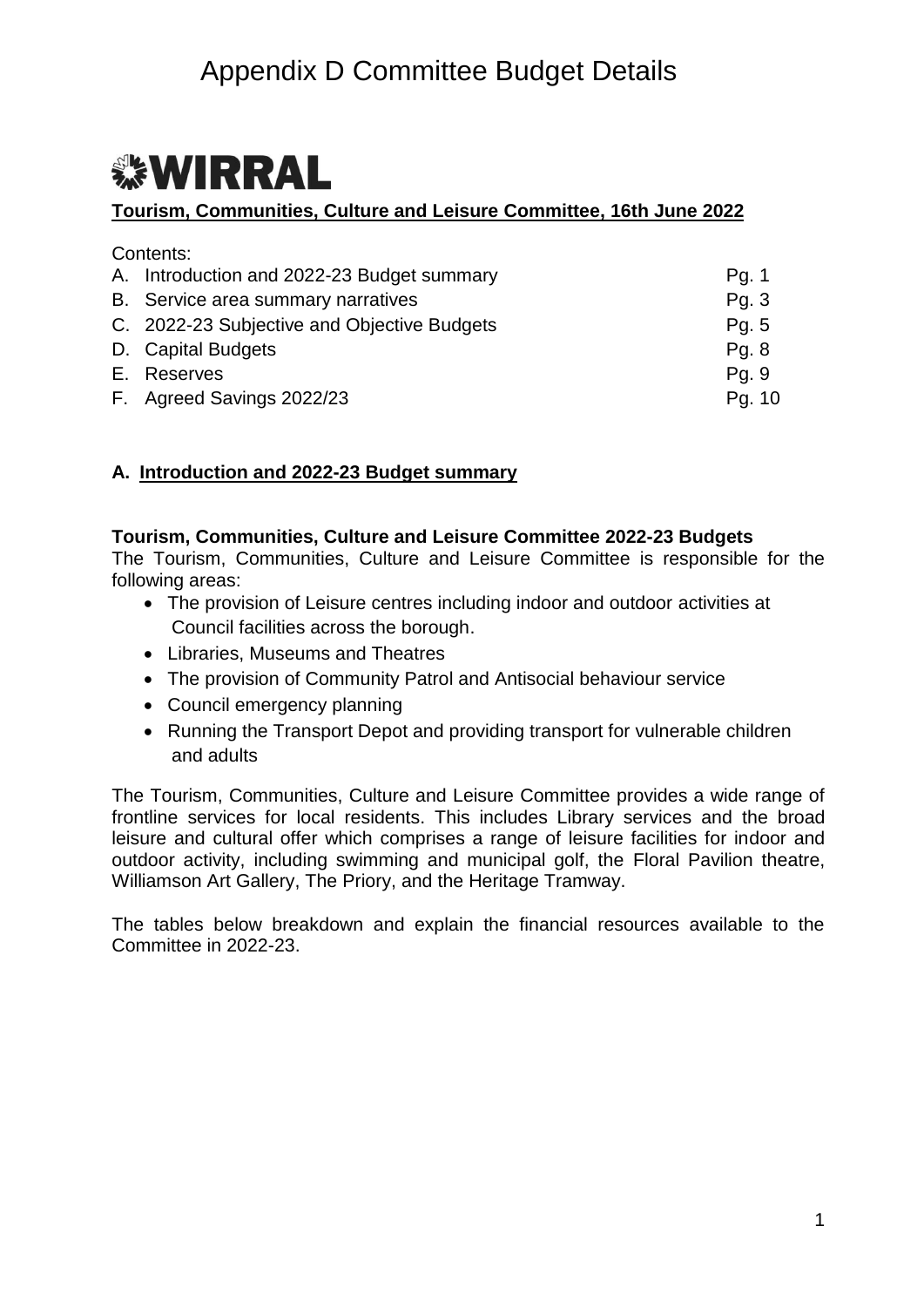#### **Revenue Budgets**

Revenue Budgets are the monies the Council allocates for its day-to-day expenditure. It is the amount of money the Council requires to provide its services during the year. Table 1 below, highlights how the revenue budgets are allocated across the various Service Areas relevant to the Tourism, Communities, Culture and Leisure Committee.

#### **TABLE 1 2022/23 Tourism, Communities, Culture and Leisure Committee Budget**

| <b>Service Area</b>                | <b>Budget</b> |  |  |
|------------------------------------|---------------|--|--|
|                                    | £000          |  |  |
|                                    |               |  |  |
| Neighbourhood Safety               | 3,327         |  |  |
| Leisure, Libraries and Theatre     | 8,337         |  |  |
| <b>Culture and Visitor Economy</b> | 265           |  |  |
| <b>Public Health Outcomes</b>      | $-6,873$      |  |  |
|                                    |               |  |  |
| <b>Total Committee Budget</b>      | 5,056         |  |  |
|                                    |               |  |  |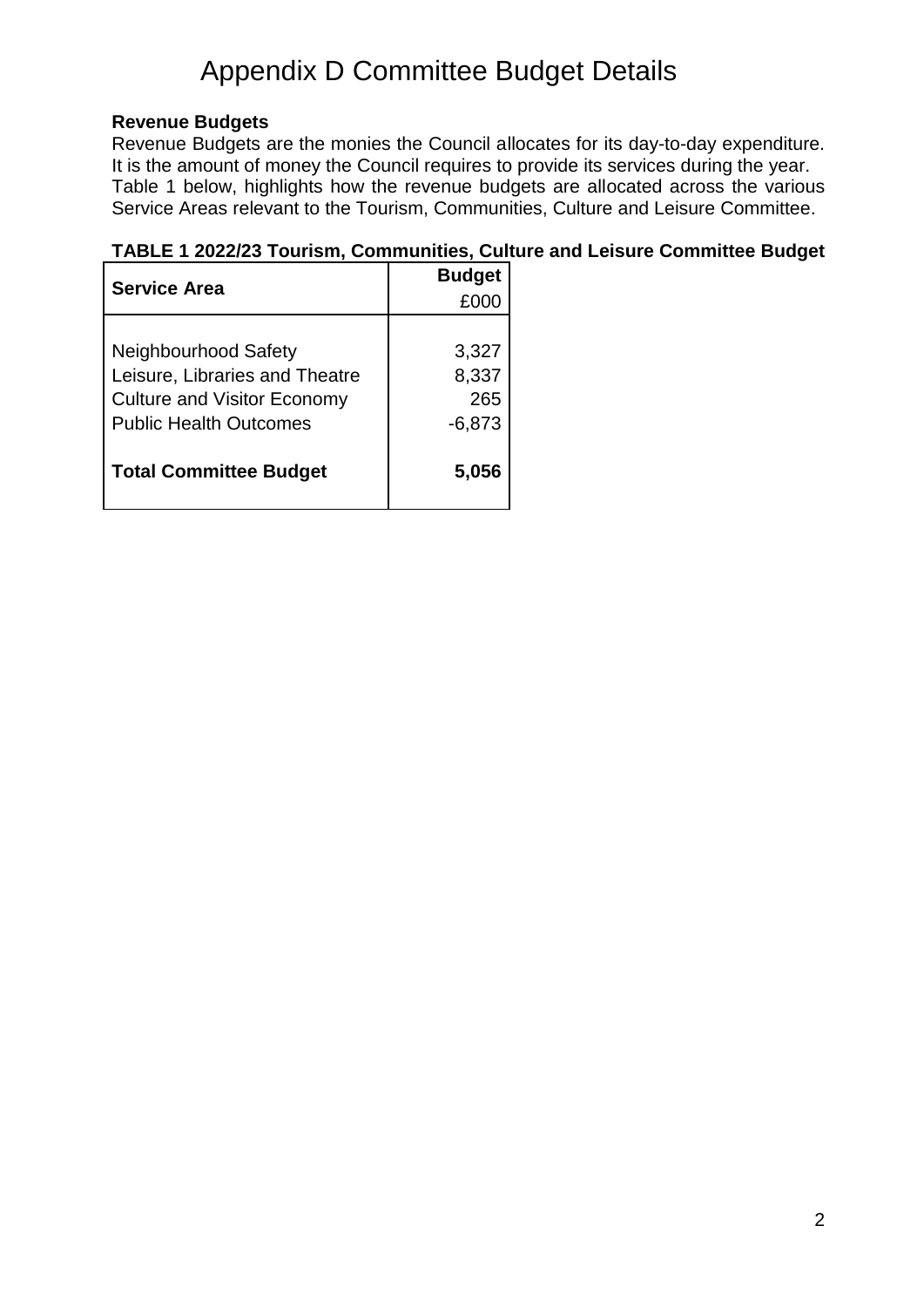#### **B. Service area summary narratives**

#### **Neighbourhood Safety**

Neighbourhood Safety is responsible for the following areas:

- 24/7 CCTV Control Room
- Emergency Planning
- Community Patrol Service
- Prevention of Anti-Social Behaviour
- Neighbourhood Engagement Service
- Coastal and Inland Water Safety
- Collaboration with partnership agencies to work on joint funded projects.
- Transport Depot, which maintains and provides vehicles for other areas of the Local Authority.
- Provision of Assisted travel for vulnerable Children and Adults

#### **Leisure, Libraries and Theatre**

The Leisure, Libraries and Theatre service carries out many types of functions as set out below:

- Provision of 24 Libraries providing support for community groups and facilities such as ICT. There is a 2022/23 budget savings option associated with this area of £0.652m. This area is currently being reviewed and some sites are linked to Community Asset Transfer Proposals. This will result in a new library model which could involve the reprovision of some services.
- Provision of 2 Golf sites. There is a 2022/23 budget savings associated with this area of £0.328m. This included the closure of 4 sites and a revised pricing model. Some of the closed sites are linked to ongoing Community Asset Transfer proposals.
- Provision of 7 Leisure Centres plus West Kirby Marine Lake along with various grant funded projects which benefit vulnerable groups. There are several 2022/23 budget savings options linked to some of these sites. This includes the proposed closure of Woodchurch Leisure Centre which equates to £0.402m, which is linked to ongoing Community Asset Transfer proposals.
- Floral Pavilion Theatre which also provides support for community groups and a catering facility which is being developed to maximise income generation.
- Museums Service which includes Williamson Art Gallery, Birkenhead Priory and Wirral Tramway
- One Stop Shops and Customer Contact Centre
- There is a risk that income targets in 2022/23 will underachieve as it will take time for income generation to recover to pre pandemic levels.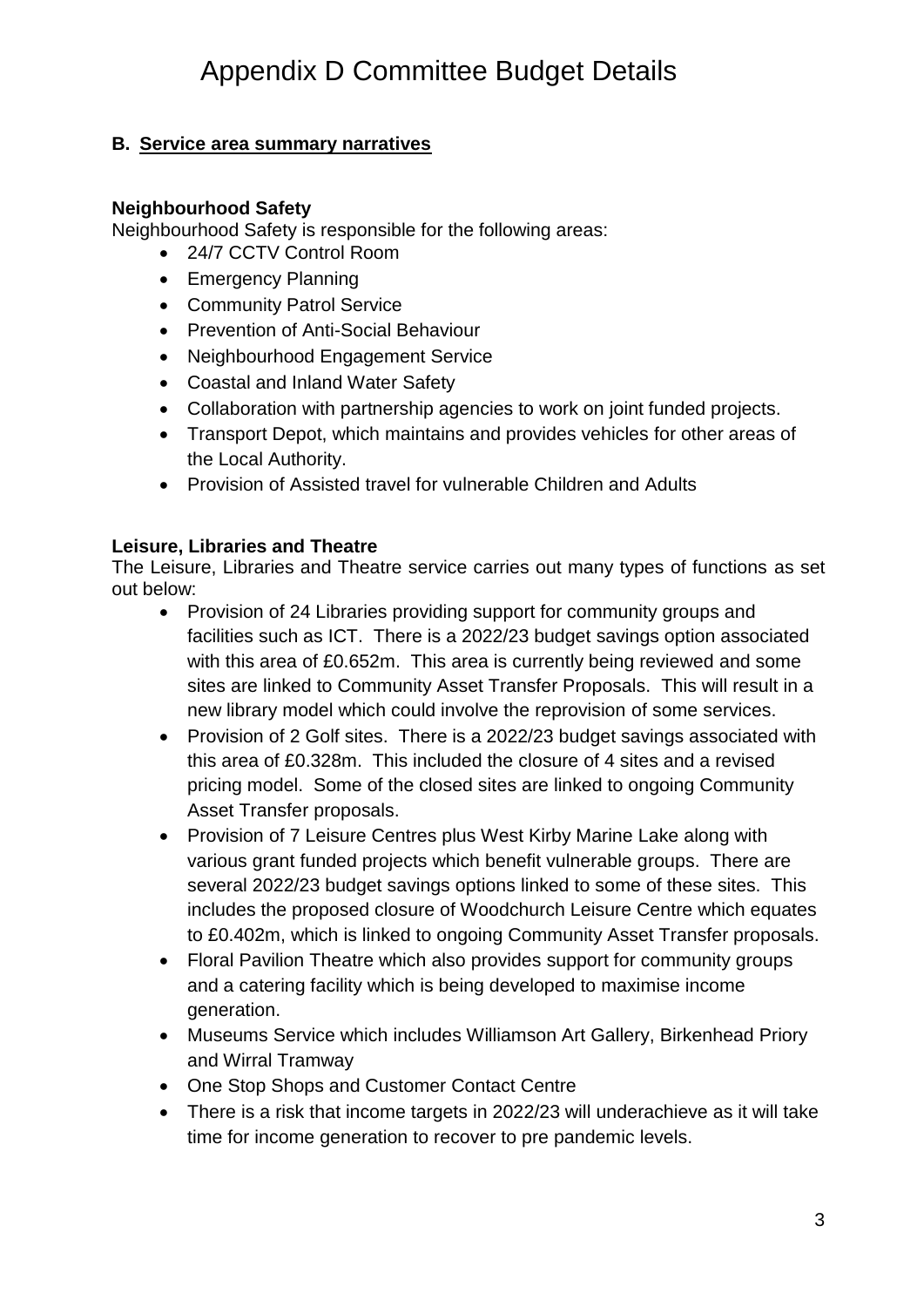#### **Culture and Visitor Economy**

This area reports to the Regeneration and Place Directorate and is responsible for the following:

- Marketing and promotion of the borough to attract visitors.
- Promotion of cultural events which will contribute to the regeneration of the borough and will assist in boosting the economy and encourage inward investment.

#### **Public Health Outcomes**

- This area reports to the Neighbourhoods Directorate and holds Public Health Grant Income which is utilised to deliver public health outcomes associated with the Directorate.
- The outcomes are mainly focused within the area of Sports and Recreation and involve encouraging people to be healthy and active through using the centres for activities such as swimming, football, gym sessions and classes
- The aim is to reduce obesity related illnesses and narrow the life expectancy gap between the west of the borough and the more deprived areas. This is particularly important as obesity has been linked to serious illnesses and complications from contracting COVID-19.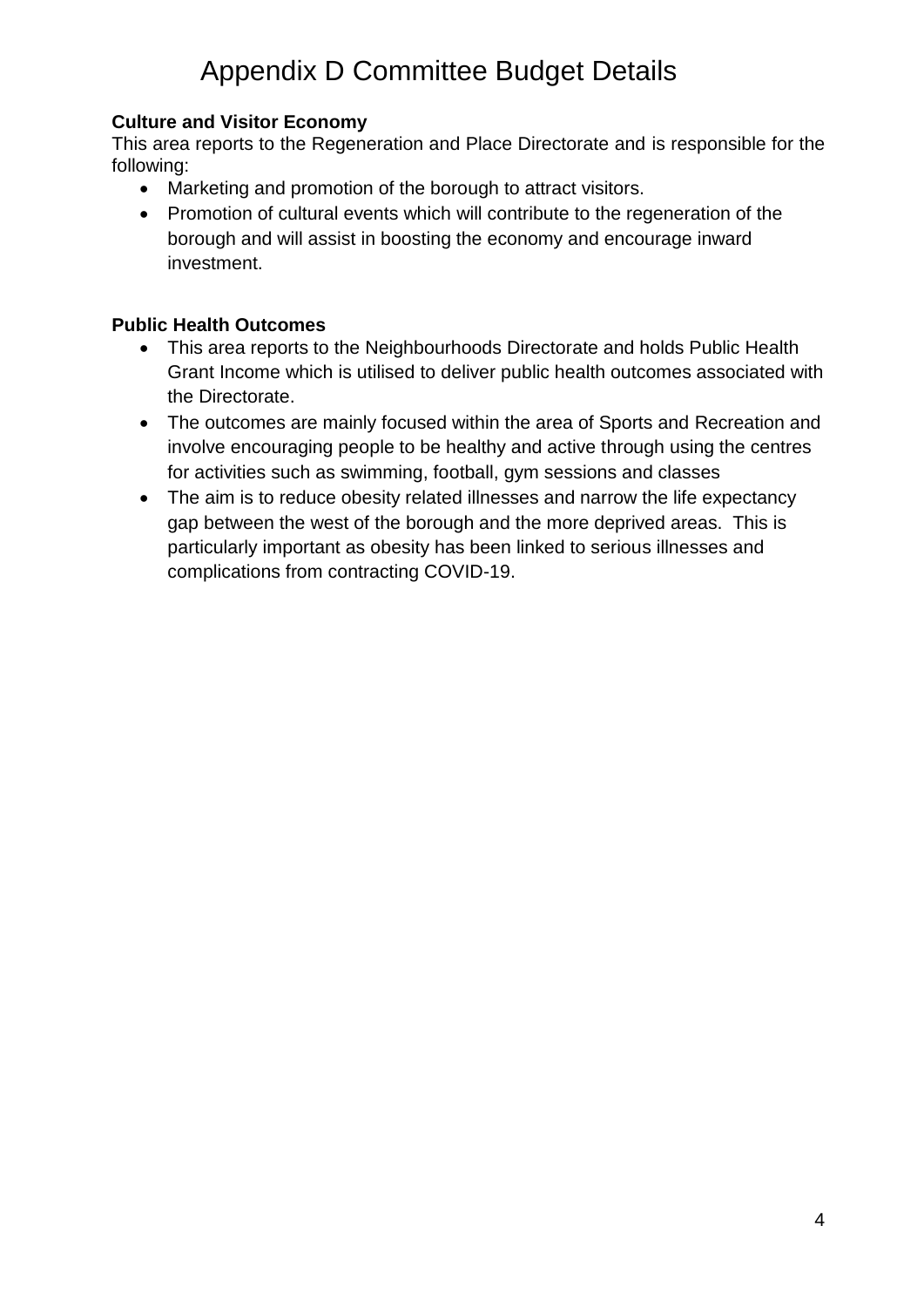#### **C. 2022-23 Subjective and Objective Budgets**

#### **TABLE 2 2022/23 Tourism, Communities, Culture and Leisure Subjective Budget**

Table 2, below, highlights how the revenue budget is allocated across the various subjective, or types, of expenditure.

| <b>Subjective</b>             | <b>Budget</b> |
|-------------------------------|---------------|
|                               | £000          |
| Income                        | $-21,626$     |
| <b>Expenditure:</b>           |               |
| Employee                      | 15,923        |
| Non Pay                       | 10,760        |
| <b>Total Expenditure</b>      | 26,683        |
| <b>Total Committee Budget</b> | 5,056         |
|                               |               |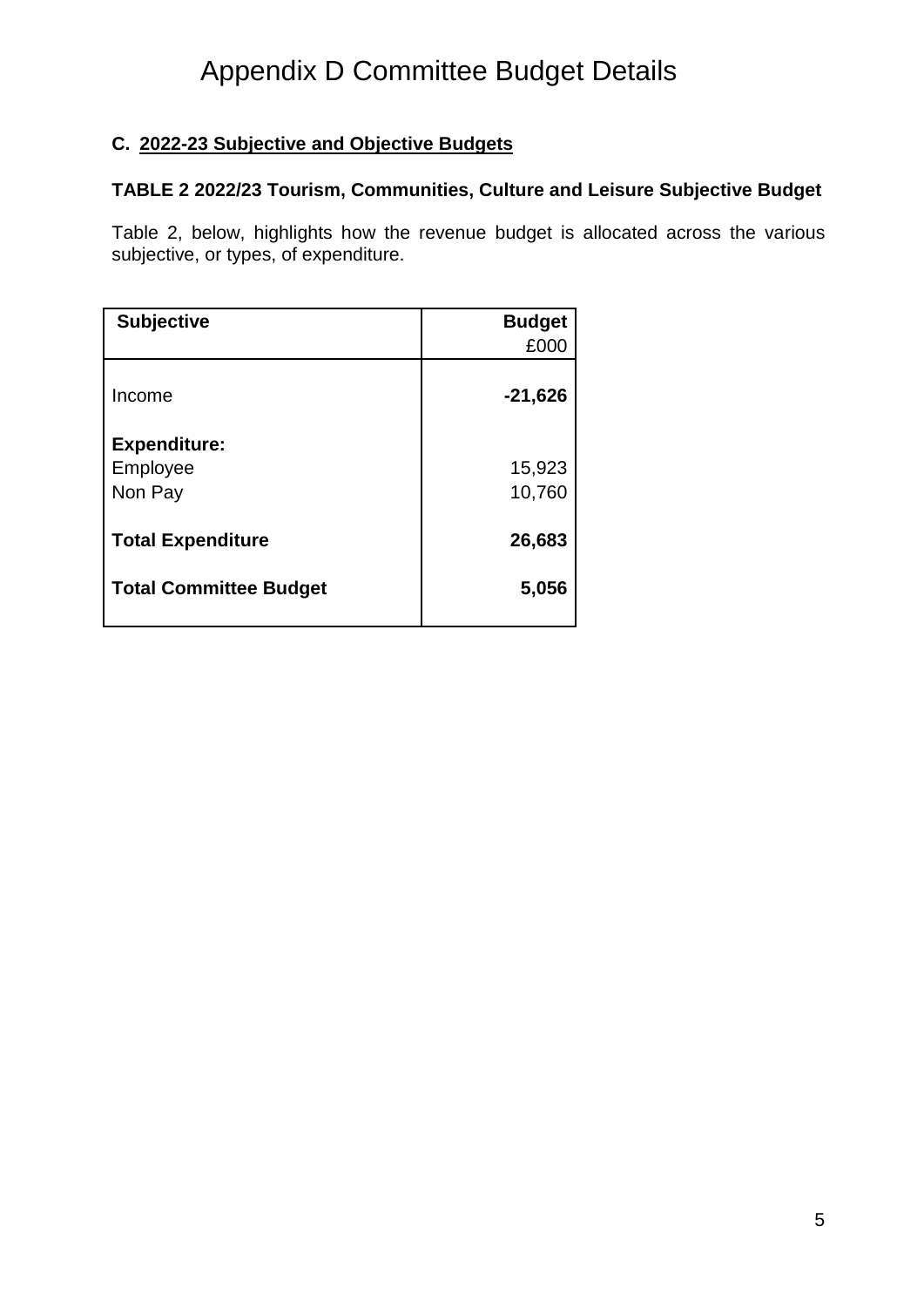Table 3 below, provides a further detailed breakdown of the service budgets.

**TABLE 3: 2022/23 Tourism, Communities, Culture and Leisure Committee – Service budgets (Objective and Subjective combined)**

| <b>Service Areas</b>                                 | <b>Income</b><br>(E000) | <b>Employee</b><br>(E000) | Non-Pay<br>(£000) | Cost of<br>Care<br>(E000) | <b>Net Total</b><br><b>Budget</b><br>(E000) |
|------------------------------------------------------|-------------------------|---------------------------|-------------------|---------------------------|---------------------------------------------|
| <b>Neighbourhood Safety</b>                          |                         |                           |                   |                           |                                             |
| <b>Assisted Travel and Transport</b>                 | $-2,623$                | 2,901                     | 1,875             | $\overline{0}$            | 2,153                                       |
| Neighbourhood Safety - Operations                    | $-598$                  | 1,205                     | 567               | 0                         | 1,174                                       |
|                                                      |                         |                           |                   |                           |                                             |
| <b>Leisure, Libraries and Theatre</b>                |                         |                           |                   |                           |                                             |
| <b>Customer Contact Centre</b>                       | 0                       | 723                       | 4                 | $\overline{0}$            | 726                                         |
| Estate and Facilities Management -<br>Neighbourhoods | $\overline{0}$          | $\mathbf 0$               | $\overline{0}$    | $\overline{0}$            | 0                                           |
| Libraries                                            | $-427$                  | 2,290                     | 1,340             | $\overline{0}$            | 3,203                                       |
| <b>Museums</b>                                       | $-26$                   | 306                       | 250               | $\overline{0}$            | 530                                         |
| One Stop Shops                                       | $-58$                   | 910                       | 57                | $\overline{0}$            | 909                                         |
| <b>Theatre</b>                                       | $-2,637$                | 950                       | 1,160             | 0                         | $-527$                                      |
| Golf                                                 | $-790$                  | 331                       | 791               | 0                         | 332                                         |
| Europa Pools                                         | $-1,291$                | 848                       | 928               | $\overline{0}$            | 485                                         |
| Guinea Gap                                           | $-904$                  | 727                       | 292               | $\overline{0}$            | 115                                         |
| <b>Leasowe Recreation Centre</b>                     | $-1,046$                | 739                       | 471               | 0                         | 164                                         |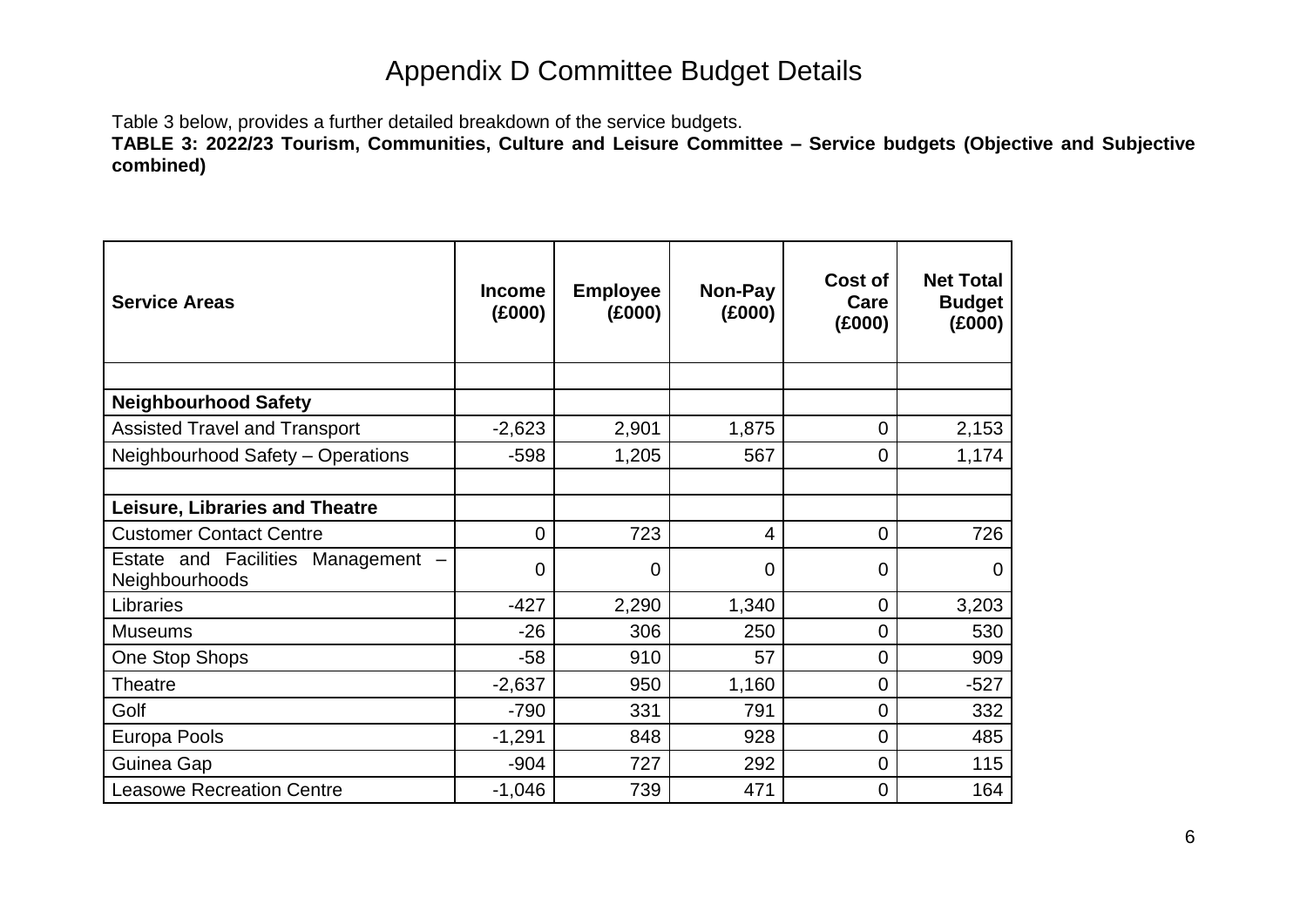| <b>Service Areas</b>               | <b>Income</b><br>(E000) | <b>Employee</b><br>(E000) | Non-Pay<br>(E000) | Cost of<br>Care<br>(E000) | <b>Net Total</b><br><b>Budget</b><br>(£000) |
|------------------------------------|-------------------------|---------------------------|-------------------|---------------------------|---------------------------------------------|
| <b>Oval Sports Centre</b>          | $-1,590$                | 1,085                     | 874               | 0                         | 369                                         |
| <b>West Kirby Concourse</b>        | $-1,480$                | 1,012                     | 671               | 0                         | 203                                         |
| <b>Tennis Centre</b>               | $-615$                  | 501                       | 272               | 0                         | 159                                         |
| <b>Woodchurch Leisure Centre</b>   | $-525$                  | 230                       | 300               | 0                         | 5                                           |
| <b>West Kirby Marine Lake</b>      | $-266$                  | 155                       | 81                | 0                         | $-31$                                       |
| <b>Aquatics Management</b>         | 0                       | 398                       |                   | $\overline{0}$            | 398                                         |
| <b>Community Centres</b>           | $-5$                    | 0                         | 90                | 0                         | 86                                          |
| <b>Leisure Call Centre</b>         | 0                       | 94                        | $\Omega$          | 0                         | 94                                          |
| Leisure Management                 | $-170$                  | 361                       | 596               | 0                         | 787                                         |
| <b>Sales and Retention</b>         | 0                       | 100                       | $\Omega$          | $\overline{0}$            | 100                                         |
| <b>Sports Development</b>          | 0                       | 197                       | 34                | 0                         | 231                                         |
| <b>Public Health Outcomes</b>      |                         |                           |                   |                           |                                             |
| <b>Public Health Outcomes</b>      | $-6,476$                | $-398$                    |                   | $\mathbf 0$               | $-6,873$                                    |
| <b>Culture and Visitor Economy</b> |                         |                           |                   |                           |                                             |
| <b>Culture and Visitor Economy</b> | $-100$                  | 259                       | 106               | $\mathbf 0$               | 265                                         |
| <b>Committee Total</b>             | $-21,626$               | 15,923                    | 10,760            | $\mathbf 0$               | 5,056                                       |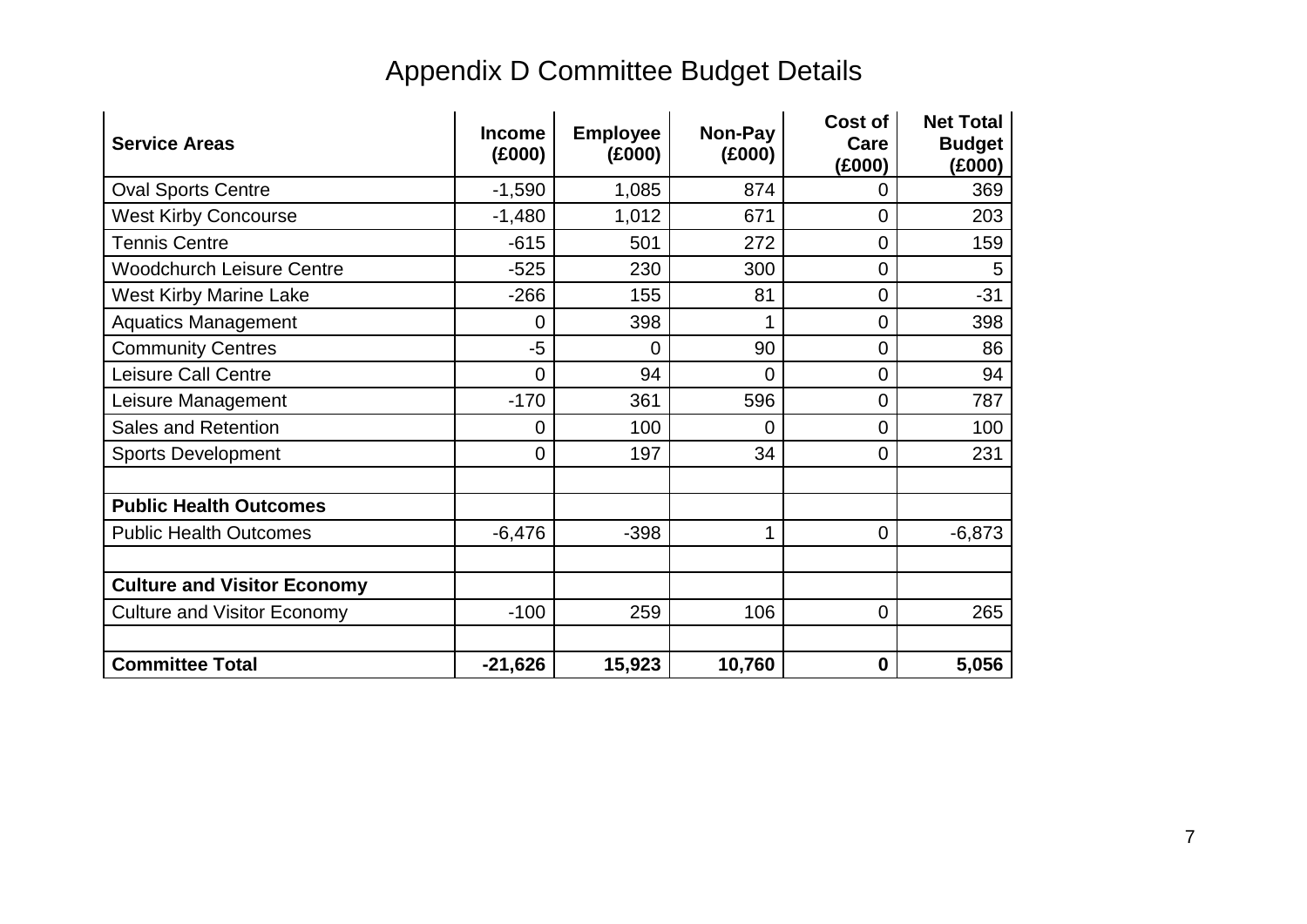#### **D. CAPITAL BUDGETS**

Capital budgets are the monies allocated for spend on providing or improving non-current assets, which include land, buildings and equipment, which will be of use or benefit in providing services for more than one financial year.

|                |  | TABLE 4 2022/23 Tourism, Communities, Culture and Leisure Committee - Capital |  |  |  |
|----------------|--|-------------------------------------------------------------------------------|--|--|--|
| <b>Budgets</b> |  |                                                                               |  |  |  |

|                                 | 22/23         | 23/24         | 24/25         | 25/26         |
|---------------------------------|---------------|---------------|---------------|---------------|
| <b>Capital</b><br><b>Scheme</b> | <b>Budget</b> | <b>Budget</b> | <b>Budget</b> | <b>Budget</b> |
|                                 | £000          | £000          | £000          | £000          |
| Leisure                         | 7,488         | 0             | 0             |               |
| Library                         | 1,279         | 0             | 0             |               |
| <b>Museum</b>                   | 361           | 0             | 0             |               |
| Parks                           | 1,302         | 0             | 0             |               |
| <b>Total</b>                    | 10,430        | 0             | 0             |               |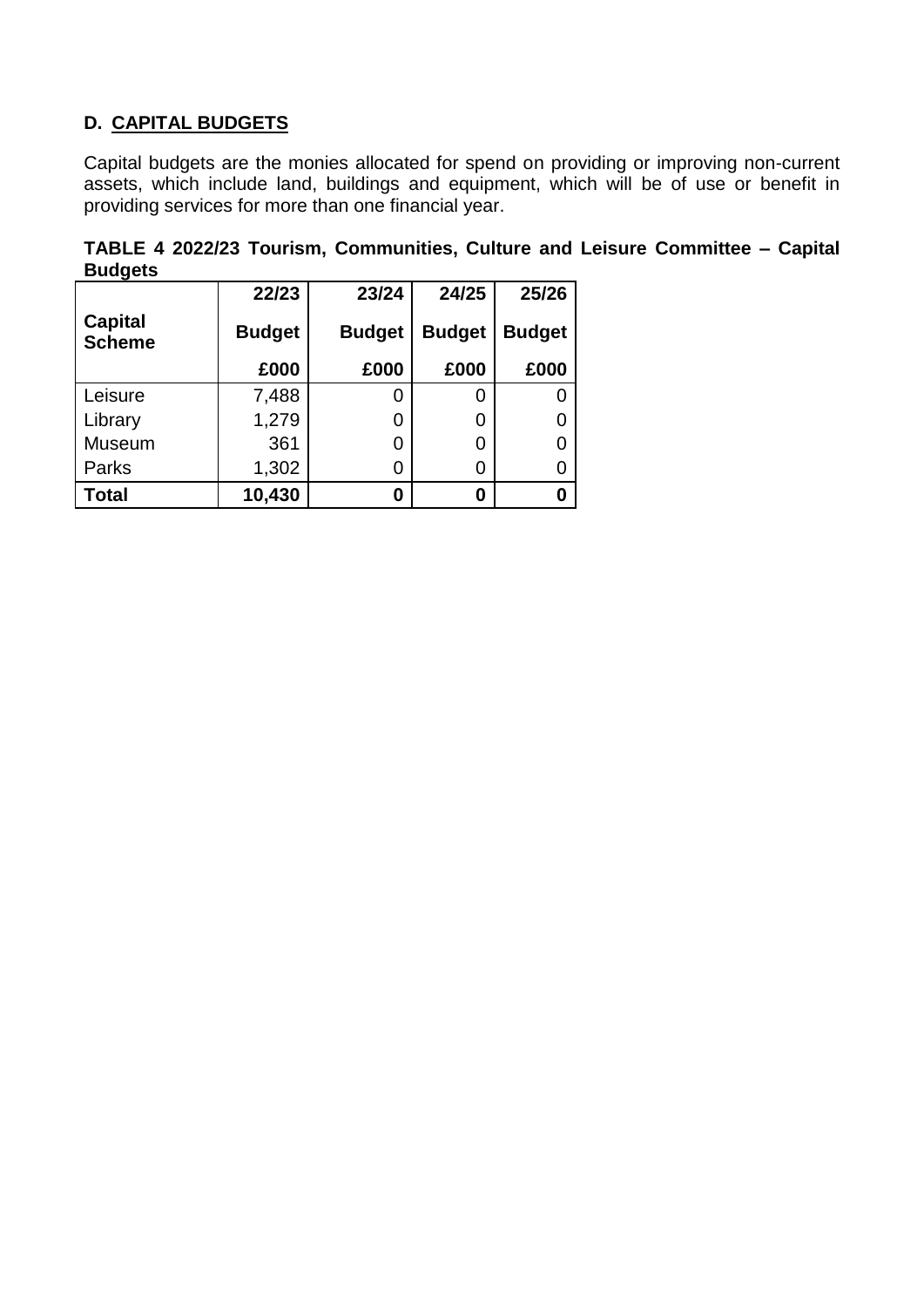#### **E. Reserves**

Earmarked reserves are amounts set aside for specific purposes or projects. Please note that approval from the Policy and Resources Committee is required to contribute to or drawdown from these reserves.

| <b>Reserves Relating to the Tourism, Communities,</b><br><b>Culture and Leisure Committee</b> | £000 |
|-----------------------------------------------------------------------------------------------|------|
| <b>Community Safety Initiatives</b>                                                           | 801  |
| <b>Les Mills Classes</b>                                                                      | 89   |
| Birkenhead Park World Heritage Site Lottery Bid                                               | 40   |
| <b>Sports Development Reserve</b>                                                             | 22   |
| Hilbre Island - Legacy                                                                        | 21   |
| <b>Library Donations</b>                                                                      |      |
| Total                                                                                         |      |